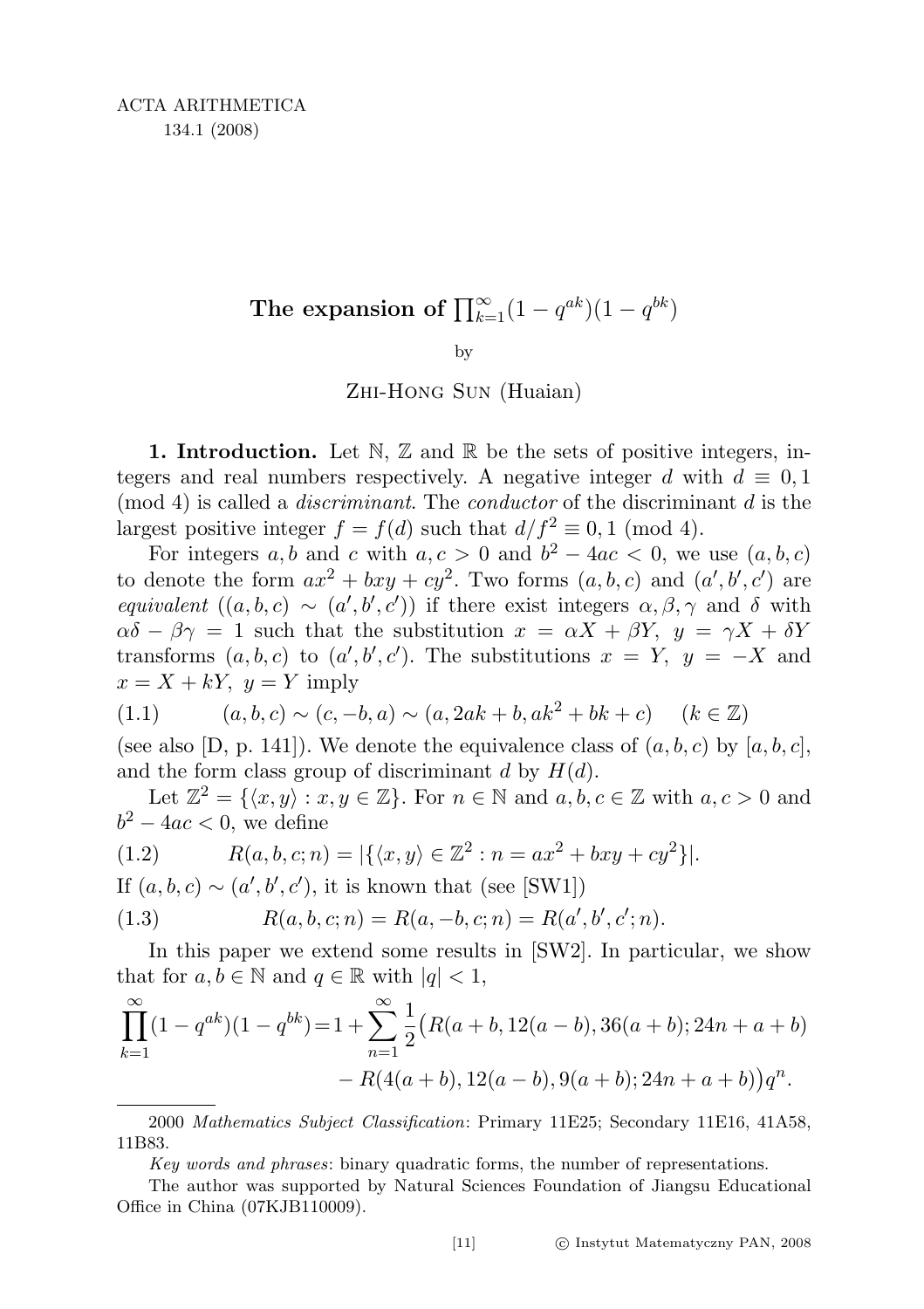In the special case  $a + b = 24$ , the result is equivalent to Theorem 2.2 of [SW2].

For  $n \in \mathbb{N}$  and  $b \in \{1,2,5\}$ , in Section 4, we determine the number of representations of  $n$  as

$$
n = \frac{3x^2 - x}{2} + b\frac{3y^2 - y}{2}.
$$

For example, we have

$$
\left| \left\{ \langle x, y \rangle \in \mathbb{Z}^2 : n = \frac{3x^2 - x}{2} + \frac{3y^2 - y}{2} \right\} \right| = \sum_{k \mid (12n+1)} (-1)^{(k-1)/2}.
$$

In Section 5 we show that if  $k, m, n \in \mathbb{N}$  with  $2 \nmid k, 2 \nmid n, m < 20k$  and  $n > 9k$ , then

$$
R(k, 2m, 20m; n) = R(k + 4m, 18m, 20m; n).
$$

In addition to the above notation, we also use throughout this paper the following notation:  $\text{ord}_p n$  denotes the nonnegative integer  $\alpha$  such that  $p^{\alpha}||n$  (that is,  $p^{\alpha}||n$  but  $p^{\alpha+1} \nmid n$ ),  $(a, b)$  is the greatest common divisor of the integers a and b (not both zero), and  $\left(\frac{a}{n}\right)$  $\frac{a}{m}$ ) is the Legendre–Jacobi– Kronecker symbol.

## 2. General formulas for  $f_{a,b}(r,m;n)$  and  $R_{a,b}(r,m;n)$

DEFINITION 2.1. For  $r, m \in \mathbb{N}$  and  $q \in \mathbb{R}$ , we define

$$
f(r,m;q) = \prod_{n=0}^{\infty} \{ (1 - q^{mn + (m-r)/2})(1 - q^{mn+m})(1 - q^{mn + (m+r)/2}) \} \qquad (|q| < 1).
$$

From Jacobi's triple product identity (cf. [HW, Theorem 352, p. 282 (with  $x = q^{m/2}$ ,  $z = -q^{-r/2}$ )]) we know that

(2.1) 
$$
f(r,m;q) = \sum_{n=-\infty}^{\infty} (-1)^n q^{(mn^2 - rn)/2} \quad (|q| < 1).
$$

In particular,

$$
f(1,3;q) = \prod_{n=1}^{\infty} (1 - q^n) = \sum_{n=-\infty}^{\infty} (-1)^n q^{(3n^2 - n)/2} \quad (|q| < 1).
$$

This is Euler's pentagonal number theorem.

DEFINITION 2.2. For  $a, b, r, m \in \mathbb{N}$  with  $2 | (a, b)(m - r)$ , we define  $f_{a,b}(r,m;n)$  by

$$
f(r, m; q^a) f(r, m; q^b) = 1 + \sum_{n=1}^{\infty} f_{a,b}(r, m; n) q^n
$$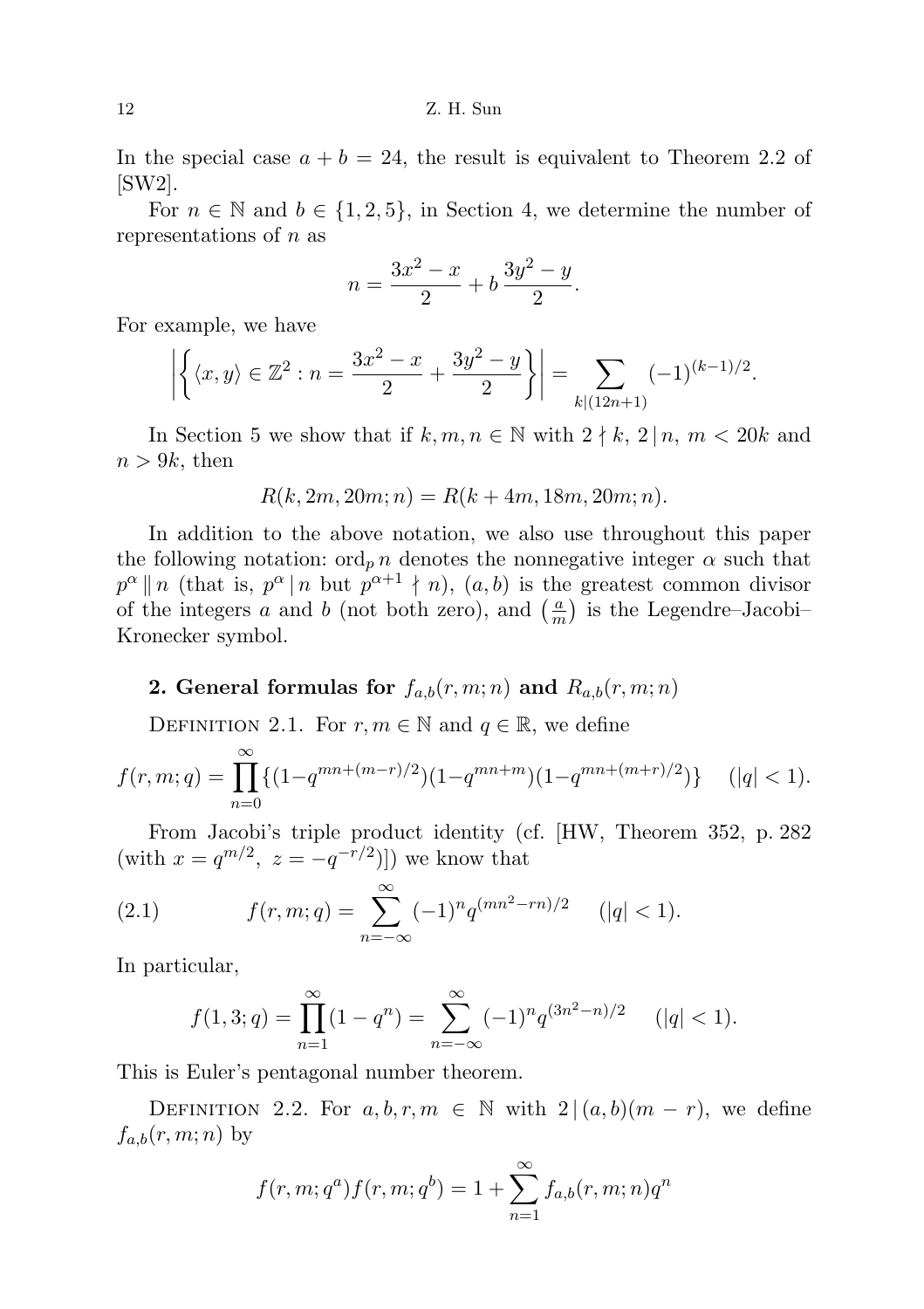The expansion of 
$$
\prod_{k=1}^{\infty} (1 - q^{ak})(1 - q^{bk})
$$

 $13$ 

and  $R_{a,b}(r,m;n)$  by

$$
R_{a,b}(r,m;n) = \left| \left\{ \langle x,y \rangle \in \mathbb{Z}^2 : n = a \, \frac{mx^2 - rx}{2} + b \, \frac{my^2 - ry}{2} \right\} \right|.
$$

Clearly

$$
\left(\sum_{n=-\infty}^{\infty} q^{a(mn^2-rn)/2}\right) \left(\sum_{n=-\infty}^{\infty} q^{b(mn^2-rn)/2}\right) = 1 + \sum_{n=1}^{\infty} R_{a,b}(r,m;n)q^n \quad (|q| < 1).
$$

THEOREM 2.1. Let  $a, b, r, m, n \in \mathbb{N}$  with  $2 | (a, b)(m - r)$ . Then

$$
f_{a,b}(r, m; n)
$$
\n
$$
= \begin{cases}\n2 & x,y \in \mathbb{Z}, x = r/2 \pmod{m} \\
(a+b)x^2 + 4amxy + 4am^2y^2 = 2mn + (a+b)r^2/4 \\
& - \sum_{\substack{x,y \in \mathbb{Z}, x = r/2 \pmod{m} \\
(a+b)x^2 + 2amxy + am^2y^2 = 2mn + (a+b)r^2/4}} 1 & \text{if } 2 \mid r, \\
& \sum_{\substack{x,y \in \mathbb{Z}, x \equiv r \pmod{2m} \\
-\sum_{\substack{x,y \in \mathbb{Z}, x \equiv r \pmod{2m} \\
-\sum_{\substack{x,y \in \mathbb{Z}, x \equiv r \pmod{2m} \\
(a(2m-1)^2 + b)x^2 + 8am(1-2m)xy + 16am^2y^2 = 8mn + (a+b)r^2}} 1 & \text{if } 2 \nmid r\n\end{cases}
$$

and

$$
R_{a,b}(r,m;n) = \begin{cases} \sum_{\substack{x,y \in \mathbb{Z}, x \equiv r/2 \pmod{m} \\ (a+b)x^2 + 2amxy + am^2y^2 = 2mn + (a+b)r^2/4}} 1 & if 2 \nmid r, \\ \sum_{\substack{x,y \in \mathbb{Z}, x \equiv r \pmod{2m} \\ (a+b)x^2 + 4amxy + 4am^2y^2 = 8mn + (a+b)r^2}} 1 & if 2 \nmid r. \end{cases}
$$

*Proof.* For  $c \in \{0, 1\}$ , we see that

$$
\left(\sum_{n=-\infty}^{\infty}(-1)^{cn}q^{a(mn^{2}-rn)/2}\right)\left(\sum_{n=-\infty}^{\infty}(-1)^{cn}q^{b(mn^{2}-rn)/2}\right)
$$

$$
=\sum_{n=0}^{\infty}\sum_{\substack{x,y\in\mathbb{Z}\\a(mx^{2}-rx)/2+b(my^{2}-ry)/2=n}}(-1)^{c(x+y)}q^{n}
$$

$$
=\sum_{n=0}^{\infty}\sum_{\substack{x,y\in\mathbb{Z}\\a(mx^{2}+rx)/2+b(my^{2}+ry)/2=n}}(-1)^{c(x-y)}q^{n}
$$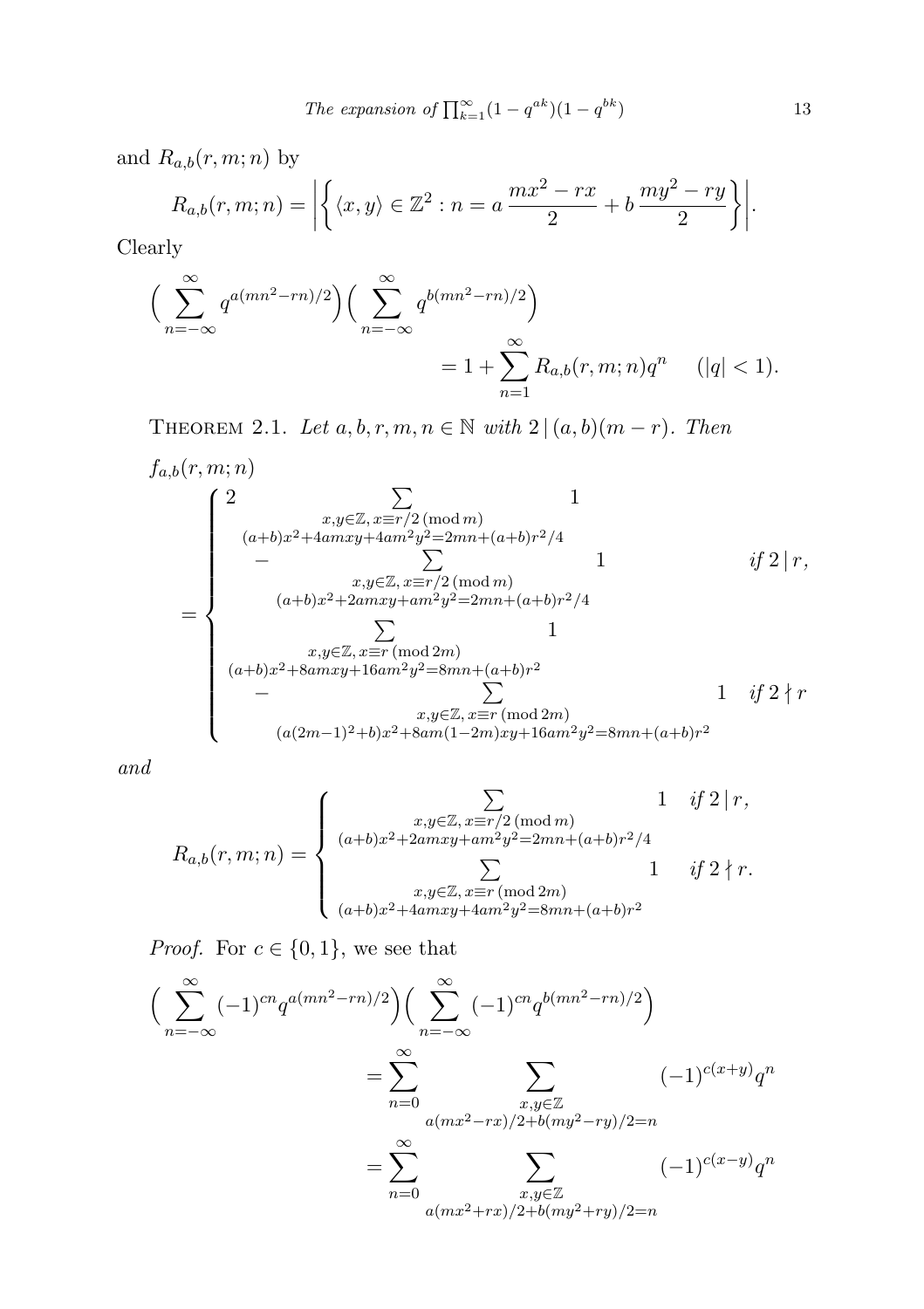$$
= \sum_{n=0}^{\infty} \sum_{\substack{x,y \in \mathbb{Z} \\ a(4m^2x^2 + 4mrx) + b(4m^2y^2 + 4mry) = 8mn}} (-1)^{c(x-y)} q^n
$$
  

$$
= \sum_{n=0}^{\infty} \sum_{\substack{x,y \in \mathbb{Z} \\ a(2mx+r)^2 + b(2my+r)^2 = 8mn + (a+b)r^2}} (-1)^{c(x-y)} q^n
$$
  

$$
= \sum_{n=0}^{\infty} \sum_{\substack{x,y \in \mathbb{Z}, x \equiv y \equiv r \text{ (mod } 2m) \\ ay^2 + bx^2 = 8mn + (a+b)r^2}} (-1)^{c(x-y)/(2m)} q^n
$$
  

$$
= \sum_{n=0}^{\infty} \sum_{\substack{x,z \in \mathbb{Z}, x \equiv r \text{ (mod } 2m) \\ a(x+2mz)^2 + bx^2 = 8mn + (a+b)r^2}} (-1)^{cz} q^n.
$$

Thus, by (2.1) and Definition 2.2 we have

(2.2) 
$$
f_{a,b}(r,m;n) = \sum_{\substack{x,y \in \mathbb{Z}, x \equiv r \, (\text{mod } 2m) \\ a(x+2my)^2 + bx^2 = 8mn + (a+b)r^2}} (-1)^y
$$

and

(2.3) 
$$
R_{a,b}(r,m;n) = \sum_{\substack{x,y \in \mathbb{Z}, x \equiv r \pmod{2m} \\ a(x+2my)^2 + bx^2 = 8mn + (a+b)r^2}} 1.
$$

If  $2 | r$ , then

$$
\sum_{\substack{x,y \in \mathbb{Z}, x \equiv r \pmod{2m} \\ a(x+2my)^2 + bx^2 = 8mn + (a+b)r^2}} (-1)^{cy} = \sum_{\substack{x,y \in \mathbb{Z}, 2x \equiv r \pmod{2m} \\ a(2x+2my)^2 + b(2x)^2 = 8mn + (a+b)r^2 \\ x,y \in \mathbb{Z}, x \equiv r/2 \pmod{m} \\ a(x+my)^2 + bx^2 = 2mn + (a+b)r^2/4}} (-1)^{cy}
$$

and

$$
\sum_{\substack{x,y \in \mathbb{Z}, x \equiv r/2 \pmod{m} \\ a(x+my)^2 + bx^2 = 2mn + (a+b)r^2/4}} (-1)^y
$$
\n
$$
= \sum_{\substack{x,y \in \mathbb{Z}, x \equiv r/2 \pmod{m} \\ a(x+my)^2 + bx^2 = 2mn + (a+b)r^2/4}} (1 + (-1)^y) - \sum_{\substack{x,y \in \mathbb{Z}, x \equiv r/2 \pmod{m} \\ a(x+my)^2 + bx^2 = 2mn + (a+b)r^2/4}} 1
$$
\n
$$
= \sum_{\substack{x,y \in \mathbb{Z}, x \equiv r/2 \pmod{m} \\ a(x+2my)^2 + bx^2 = 2mn + (a+b)r^2/4}} x_{\substack{y \in \mathbb{Z}, x \equiv r/2 \pmod{m} \\ a(x+my)^2 + bx^2 = 2mn + (a+b)r^2/4}} 1
$$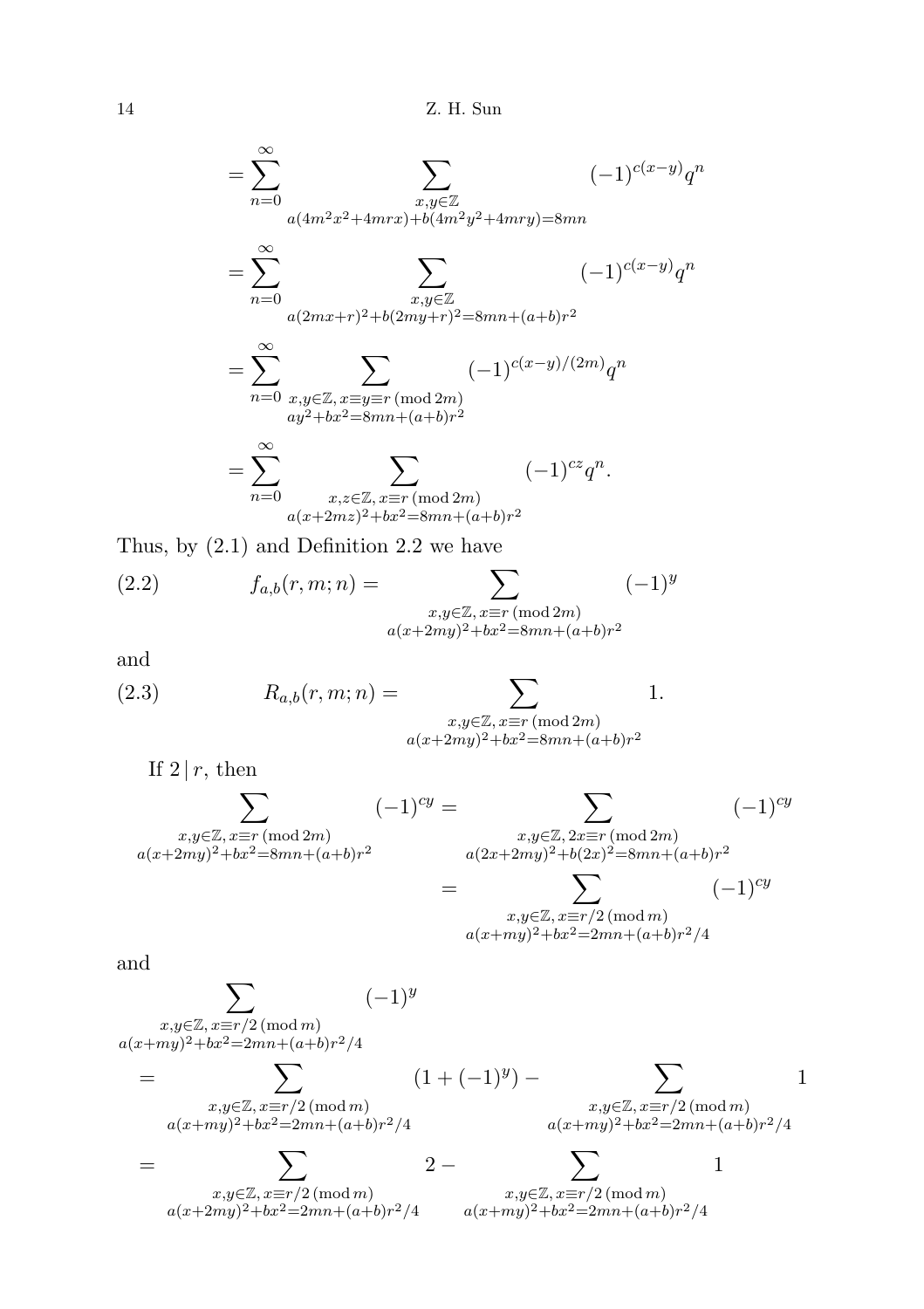The expansion of 
$$
\prod_{k=1}^{\infty} (1 - q^{ak})(1 - q^{bk})
$$
 15

$$
= 2 \sum_{\substack{x,y \in \mathbb{Z}, x \equiv r/2 \pmod{m} \\ (a+b)x^2 + 4amxy + 4am^2y^2 = 2mn + (a+b)r^2/4}} 1
$$

$$
- \sum_{\substack{x,y \in \mathbb{Z}, x \equiv r/2 \pmod{m} \\ (a+b)x^2 + 2amxy + am^2y^2 = 2mn + (a+b)r^2/4}} 1.
$$

Thus, we see that the result holds when  $2 | r$ .

If  $2 \nmid r$ , then



This together with (2.2) and (2.3) yields the result in the case  $2 \nmid r$ . The proof is now complete.

We note that Theorem 2.1 can be viewed as a generalization of [SW2, Proposition 2.1].

3. The expansion of  $\prod_{k=1}^{\infty} (1 - q^{ak})(1 - q^{bk})$ 

LEMMA 3.1 ([SW2, p. 356]). Let  $n \in \mathbb{N}$  and  $a, b, c \in \mathbb{Z}$  with  $a, c > 0$  and  $b^2 - 4ac < 0$ . Then

$$
2 \sum_{\substack{x,y \in \mathbb{Z}, x \equiv 1 \pmod{6} \\ ax^2 + bxy + cy^2 = n}} 1 = R(a, b, c; n) - R(9a, 3b, c; n) - R(4a, 2b, c; n) + R(36a, 6b, c; n).
$$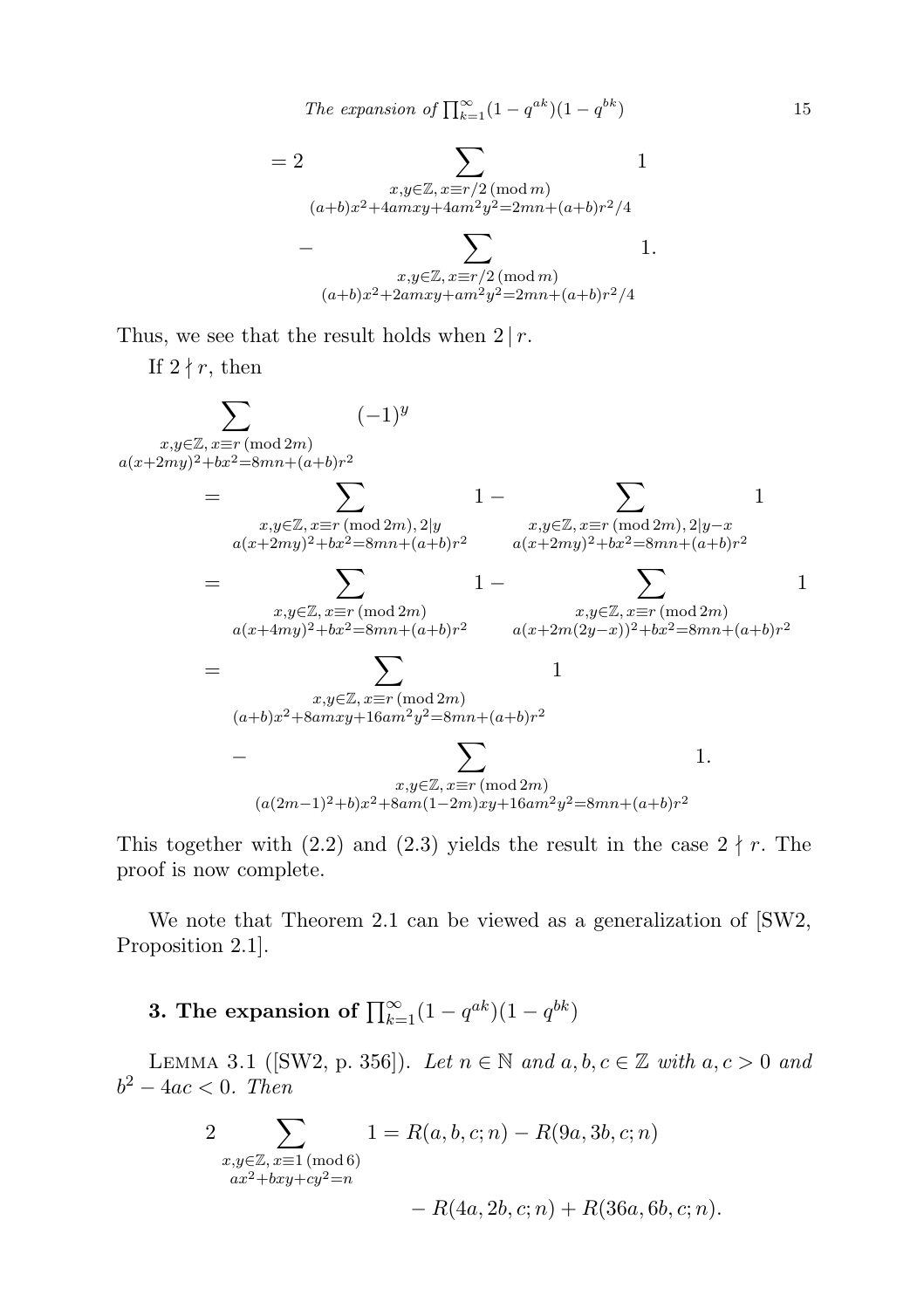THEOREM 3.1. Let  $a, b \in \mathbb{N}$  and  $q \in \mathbb{R}$  with  $|q| < 1$ . Then

$$
\prod_{k=1}^{\infty} (1 - q^{ak})(1 - q^{bk})
$$
  
=  $1 + \sum_{n=1}^{\infty} \frac{1}{2} (R(a+b, 12(a-b), 36(a+b); 24n + a + b)$   
-  $R(4(a+b), 12(a-b), 9(a+b); 24n + a + b) ) q^n$ .

*Proof.* Let  $n \in \mathbb{N}$  and  $n' = 24n + a + b$ . Taking  $m = 3$  and  $r = 1$  in Theorem 2.1 and then applying Lemma 3.1, we have

$$
f_{a,b}(1,3;n)
$$

$$
= \sum_{\substack{x,y \in \mathbb{Z}, x \equiv 1 \pmod{6} \\ (a+b)x^2 + 24axy + 144ay^2 = n' \\ }} 1 - \sum_{\substack{x,y \in \mathbb{Z}, x \equiv 1 \pmod{6} \\ (25a+b)x^2 - 120axy + 144ay^2 = n' \\ }} 1
$$
\n
$$
= \frac{1}{2} \Big( R(a+b, 24a, 144a; n') - R(9(a+b), 72a, 144a; n') - R(4(a+b), 48a, 144a; n') + R(36(a+b), 144a, 144a; n') \Big)
$$
\n
$$
- \frac{1}{2} \Big( R(25a+b, -120a, 144a; n') - R(9(25a+b), -360a, 144a; n') - R(4(25a+b), -240a, 144a; n') + R(36(25a+b), -720a, 144a; n') \Big).
$$

For  $a', b', c', k \in \mathbb{Z}$  we see that

$$
(a', b', c') \sim (c', -b', a') \sim (c', -2c'k - b', k^2c' + kb' + a')
$$
  
 
$$
\sim (a' + kb' + k^2c', b' + 2kc', c').
$$

Thus  $(9(25a + b), -360a, 144a) \sim (9(a + b), -72a, 144a), (4(25a + b), -240a,$  $144a \rightarrow (4(a + b), 48a, 144a)$  and  $(36(25a + b), -720a, 144a) \sim (36(a + b),$ 144a, 144a). Hence using  $(1.3)$  we see that

$$
R(9(25a + b), -360a, 144a; n') = R(9(a + b), 72a, 144a; n'),
$$
  
\n
$$
R(4(25a + b), -240a, 144a; n') = R(4(a + b), 48a, 144a; n'),
$$
  
\n
$$
R(36(25a + b), -720a, 144a; n') = R(36(a + b), 144a, 144a; n').
$$

Now combining the above we obtain

(3.1) 
$$
2f_{a,b}(1,3;n) = R(a+b, 24a, 144a; 24n + a + b) - R(25a+b, -120a, 144a; 24n + a + b).
$$

From (1.1) we have

$$
(a+b, 24a, 144a) \sim (a+b, -12(a+b) + 24a, 36(a+b) - 6 \cdot 24a + 144a)
$$
  
 
$$
\sim (a+b, 12(a-b), 36(a+b))
$$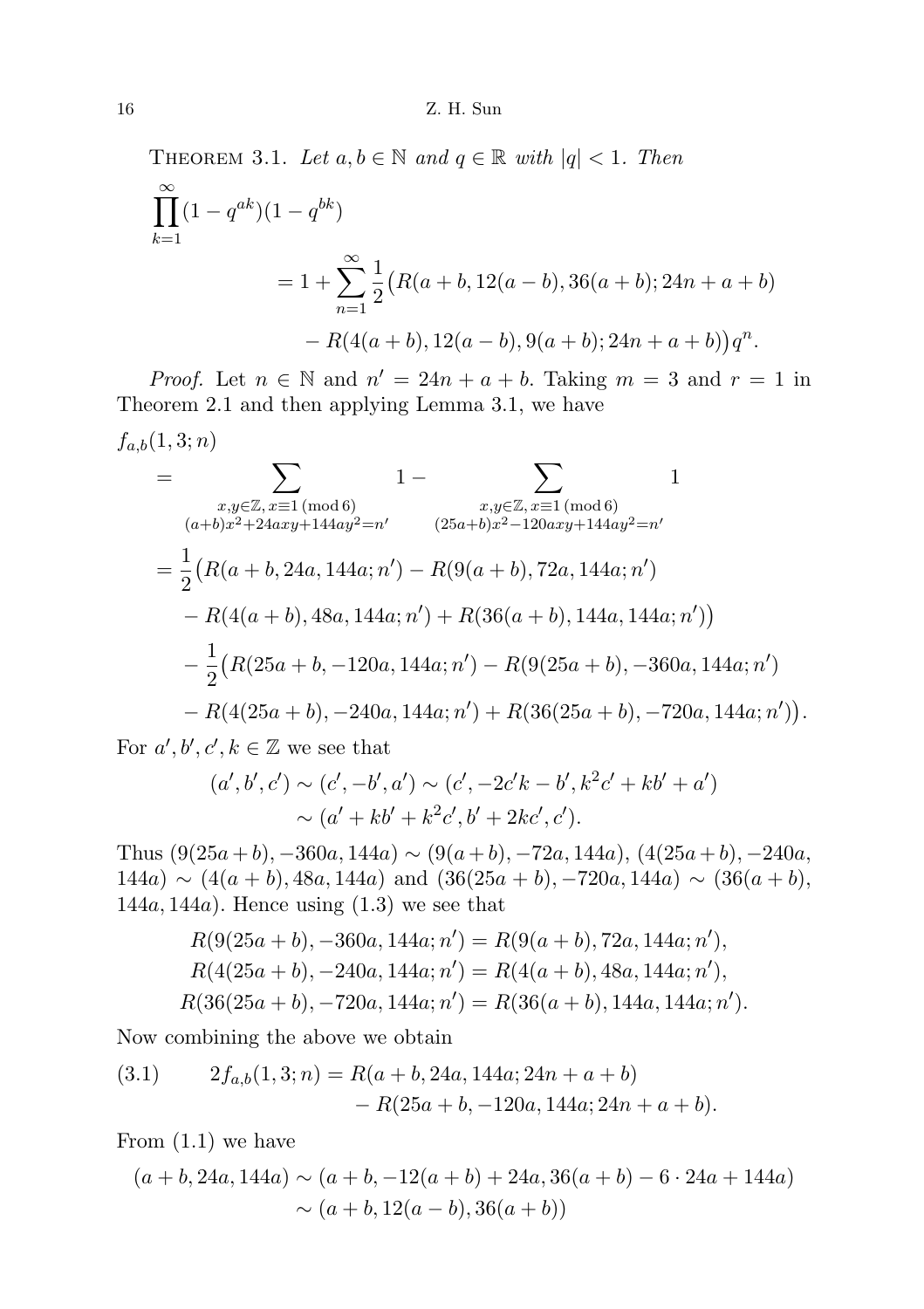The expansion of 
$$
\prod_{k=1}^{\infty} (1 - q^{ak})(1 - q^{bk})
$$
 17

and

$$
(25a + b, -120a, 144a)
$$
  
\n
$$
\sim (25a + b, 4(25a + b) - 120a, 4(25a + b) - 2 \cdot 120a + 144a)
$$
  
\n
$$
\sim (25a + b, 4b - 20a, 4(a + b)) \sim (4(a + b), 20a - 4b, 25a + b)
$$
  
\n
$$
\sim (4(a + b), -8(a + b) + 20a - 4b, 4(a + b) - (20a - 4b) + 25a + b)
$$
  
\n
$$
\sim (4(a + b), 12(a - b), 9(a + b)).
$$

Thus applying the above and (1.3) we get

$$
2f_{a,b}(1,3;n) = R(a+b,12(a-b),36(a+b);24n+a+b)
$$
  
- R(4(a+b),12(a-b),9(a+b);24n+a+b).

To see the result, we note that

(3.2) 
$$
\prod_{k=1}^{\infty} (1 - q^{ak})(1 - q^{bk}) = 1 + \sum_{n=1}^{\infty} f_{a,b}(1,3;n)q^n.
$$

COROLLARY 3.1. For  $a, b, n \in \mathbb{N}$  we have

$$
R(a+b, 12(a - b), 36(a + b); 24n + a + b)
$$
  
\n
$$
\equiv R(4(a + b), 12(a - b), 9(a + b); 24n + a + b) \pmod{2}.
$$

COROLLARY 3.2. Let  $k, m, n \in \mathbb{N}$  with  $m < 12k$  and  $2(m, 12k) \nmid n$ . Then

 $R(k, 2m, 12m; n+k) = R(k+2m, 10m, 12m; n+k).$ 

*Proof.* Set  $a = 2m$  and  $b = 24k - 2m$ . Then  $(a, b) = (2m, 24k)$  $2(m, 12k)$  and so  $(a, b) \nmid n$ . Hence, by  $(3.2)$  we have  $f_{a,b}(1, 3; n) = 0$ . This together with (3.1) gives

 $R(a + b, 24a, 144a; 24n + a + b) = R(25a + b, 120a, 144a; 24n + a + b).$ That is,

 $R(24k, 48m, 288m; 24(n+k)) = R(24k + 48m, 240m, 288m; 24(n+k)).$ This yields the result.

REMARK 3.1. Let  $m \in \{1, 2, \ldots, 11\}$ . Taking  $k = 1$  in Corollary 3.2 we see that if  $2 | n$ , then  $R(1, 2m, 12m; n) = R(2m + 1, 10m, 12m; n)$ . As  $(1, 2m, 12m) \sim (1, 0, m(12 - m))$  and  $(2m + 1, 10m, 12m) \sim (2m + 1, 2m (4, 4) \sim (4, 4 - 2m, 2m + 1)$ , we deduce that

$$
(3.3) \t R(1,0,m(12-m);n) = R(4,4-2m,2m+1;n).
$$

When  $m \leq 6$ , (3.3) has been given in [SW2, Corollary 2.1]. For  $m \leq 5$  see also [KW].

LEMMA 3.2. Let  $a, b \in \mathbb{N}$ . Then the form  $(a + b, 12(a - b), 36(a + b))$  is not equivalent to  $(4(a + b), \pm 12(a - b), 9(a + b)).$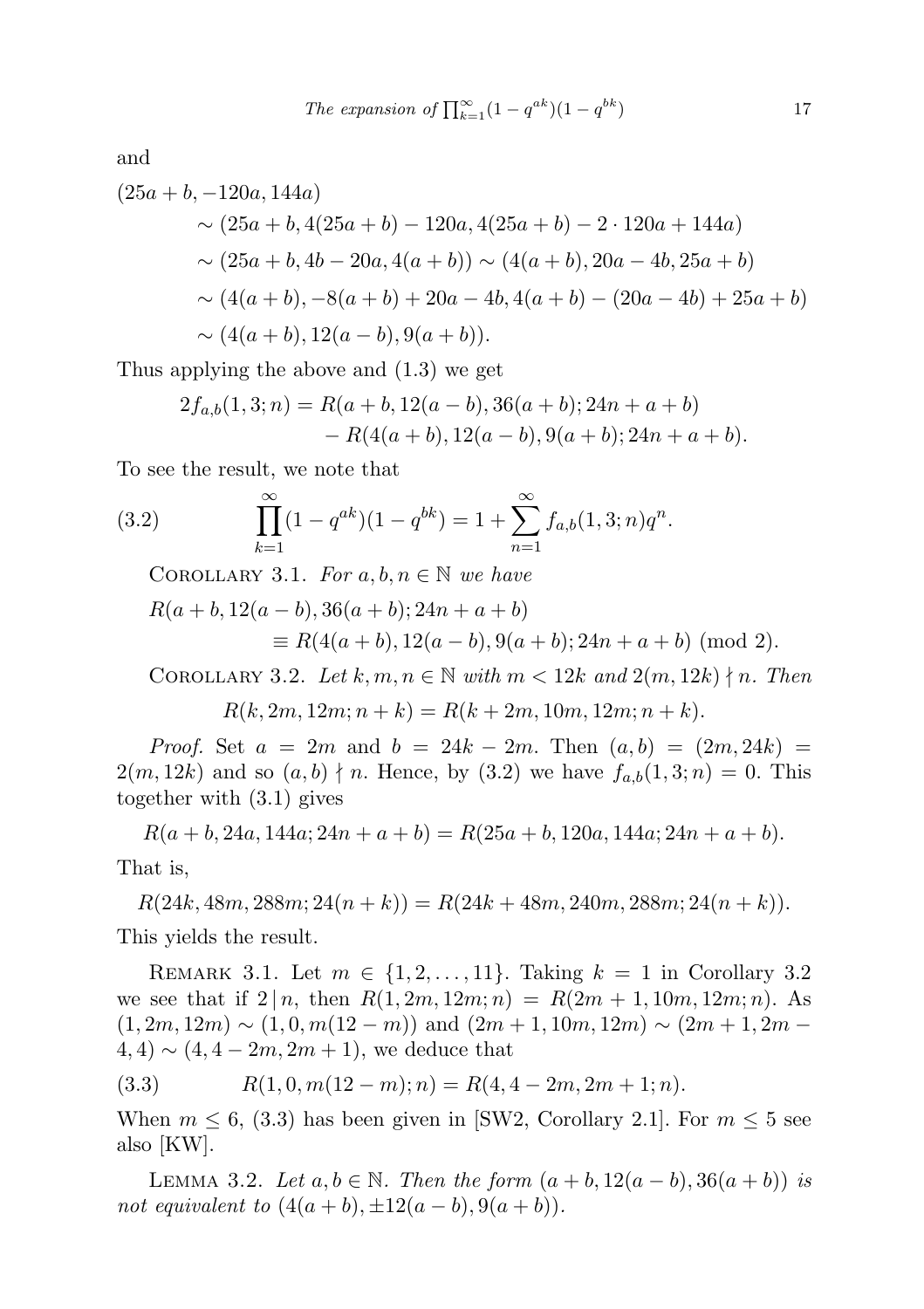*Proof.* If  $(a + b, 12(a - b), 36(a + b)) \nsim (4(a + b), \pm 12(a - b), 9(a + b)),$ then clearly  $(a + b, 12(b - a), 36(a + b)) \nsim (4(a + b), \pm 12(a - b), 9(a + b)).$ Thus we only need to consider the case  $a \leq b$ . Now we assume  $a \leq b$ . Let

$$
F_1 = \begin{cases} (144a, -24a, a+b) & \text{if } b > 143a, \\ (a+b, 24a, 144a) & \text{if } 23a \le b \le 143a, \\ (a+b, 22a - 2b, 121a + b) & \text{if } 7a \le b < 23a, \\ (a+b, 20a - 4b, 100a + 4b) & \text{if } \frac{19}{5}a \le b < 7a, \\ (a+b, 18a - 6b, 81a + 9b) & \text{if } \frac{17}{7}a \le b < \frac{19}{5}a, \\ (a+b, 16a - 8b, 64a + 16b) & \text{if } \frac{5}{3}a \le b < \frac{17}{7}a, \\ (a+b, 14a - 10b, 49a + 25b) & \text{if } \frac{13}{11}a \le b < \frac{5}{3}a, \\ (a+b, 12(a - b), 36(a + b)) & \text{if } b < \frac{13}{11}a. \end{cases}
$$

It is easily seen that  $F_1$  is a reduced form of discriminant  $-576ab$ . Using (1.1) we see that  $(a + b, 12(a - b), 36(a + b))$  is equivalent to  $F_1$ . Set

$$
F_2 = \begin{cases} (144a, 120a, 25a + b) & \text{if } b \ge 119a, \\ (25a + b, -120a, 144a) & \text{if } 95a < b < 119a, \\ (25a + b, 2b - 70a, 49a + b) & \text{if } 15a < b \le 95a, \\ (25a + b, 4b - 20a, 4a + 4b) & \text{if } 7a \le b \le 15a, \\ (4a + 4b, 20a - 4b, 25a + b) & \text{if } 2a \le b < 7a, \\ (4(a + b), 12(a - b), 9(a + b)) & \text{if } b < 2a. \end{cases}
$$

It is easily seen that  $F_2$  is also a reduced form of discriminant  $-576ab$ . Using  $(1.1)$  we see that  $(4(a+b), 12(a-b), 9(a+b))$  is equivalent to  $F_2$ . Clearly  $F_1$ is different from  $F_2$  and from the converse of  $F_2$ , and hence not equivalent to them, by Lagrange's theorem for reduced forms. Putting all the above together we obtain the result.

THEOREM 3.2. For  $a, b \in \mathbb{N}$  let  $\{c_n\}$  be given by

$$
\prod_{k=1}^{\infty} (1 - q^{ak})(1 - q^{bk}) = 1 + \sum_{n=1}^{\infty} c_n q^n \quad (|q| < 1).
$$

(i) Assume  $a = b$ ,  $a | n$  and  $p = 12n/a + 1$ . If p is a prime, then

$$
c_n = \begin{cases} 2 & \text{if } p \text{ is represented by } x^2 + 36y^2, \\ -2 & \text{if } p \text{ is represented by } 4x^2 + 9y^2, \\ 0 & \text{otherwise.} \end{cases}
$$

(ii) Assume  $a \neq b$ ,  $d = (a + b, 24(a, b))$  and  $p = (24n + a + b)/d$ . If p is a prime, then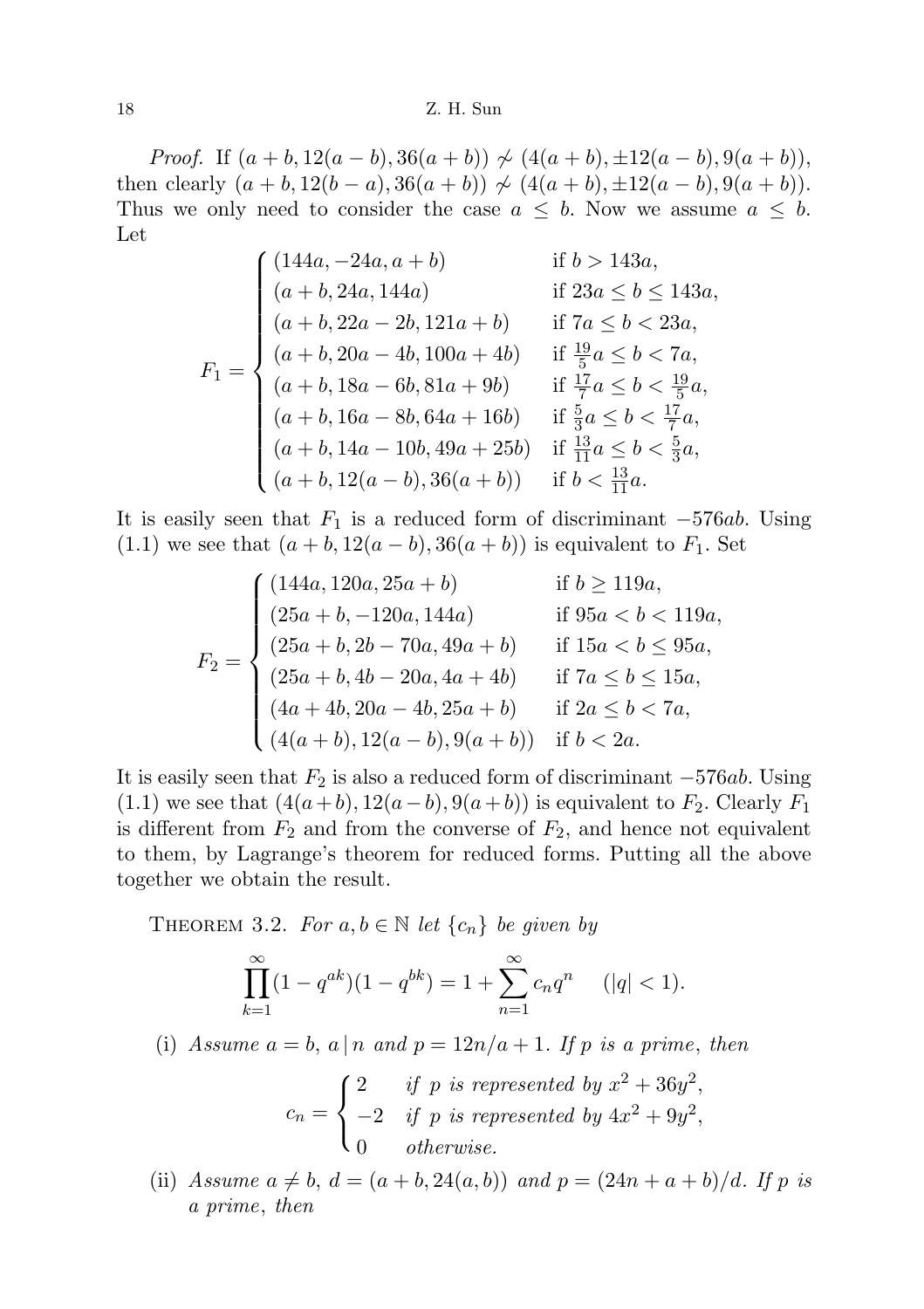$$
c_n = \begin{cases} 1 & \text{if } p \text{ is represented by } \frac{a+b}{d}x^2 + \frac{12(a-b)}{d}xy + \frac{36(a+b)}{d}y^2, \\ -1 & \text{if } p \text{ is represented by } \frac{4(a+b)}{d}x^2 + \frac{12(a-b)}{d}xy + \frac{9(a+b)}{d}y^2, \\ 0 & \text{otherwise.} \end{cases}
$$

*Proof.* When  $a = b$  we set  $d = 2a$ . As

$$
(a+b, 12(a - b)) = (a + b, 24a - 12(a + b)) = (a + b, 24a)
$$
  
=  $(a, b)((a + b)/(a, b), 24a/(a, b))$   
=  $(a, b)((a + b)/(a, b), 24) = d$ ,

we see that  $((a + b)/d, 12(a - b)/d, 36(a + b)/d)$  and  $(4(a+b)/d, 12(a-b)/d,$  $9(a + b)/d$  are primitive forms of discriminant  $-576ab/d^2$ . Set  $d_1 =$  $((a + b)/(a, b), 24)$ . Then  $d = (a, b)d_1$  and  $d_1 | 24$ . If  $d_1 \in \{1, 2, 3, 4\}$ , then

$$
576 \frac{ab}{d^2} = \frac{576}{d_1^2} \cdot \frac{a}{(a,b)} \cdot \frac{b}{(a,b)} \ge \frac{576}{4^2} > 4.
$$

If  $d_1 \in \{6, 8, 12, 24\}$ , then

$$
\frac{576ab}{d^2} = \frac{576}{d_1^2} \cdot \frac{a}{(a,b)} \cdot \frac{b}{(a,b)} \ge \frac{576}{d_1^2} \left( \frac{a}{(a,b)} + \frac{b}{(a,b)} - 1 \right)
$$
  

$$
\ge \frac{576}{d_1^2} (d_1 - 1) \ge d_1 - 1 > 4.
$$

Thus we always have  $-576ab/d^2 < -4$ . From Theorem 3.1 we have

$$
c_n = \frac{1}{2} \left( R(a+b, 12(a-b), 36(a+b); 24n + a + b) - R(4(a+b), 12(a-b), 9(a+b); 24n + a + b) \right)
$$
  
= 
$$
\frac{1}{2} \left( R\left(\frac{a+b}{d}, \frac{12(a-b)}{d}, \frac{36(a+b)}{d}; p\right) - R\left(\frac{4(a+b)}{d}, \frac{12(a-b)}{d}, \frac{9(a+b)}{d}; p\right) \right).
$$

If p is not represented by  $((a+b)/d, 12(a-b)/d, 36(a+b)/d)$  and  $(4(a+b)/d, 12(a-b)/d)$  $12(a - b)/d$ ,  $9(a + b)/d$ , by the above we have  $c_n = 0$ . If p is represented by  $((a + b)/d, 12(a - b)/d, 36(a + b)/d)$ , by [SW1, Lemma 5.2] and Lemma 3.2 we have

$$
R\left(\frac{a+b}{d}, \frac{12(a-b)}{d}, \frac{36(a+b)}{d}; p\right) = \begin{cases} 2 & \text{if } a \neq b, \\ 4 & \text{if } a = b \end{cases}
$$

and

$$
R\left(\frac{4(a+b)}{d}, \frac{12(a-b)}{d}, \frac{9(a+b)}{d}; p\right) = 0.
$$

Hence  $c_n = 1$  or 2 according as  $a \neq b$  or  $a = b$ . Similarly, if p is represented by  $(4(a + b)/d, 12(a - b)/d, 9(a + b)/d)$ , by [SW1, Lemma 5.2], Lemma 3.2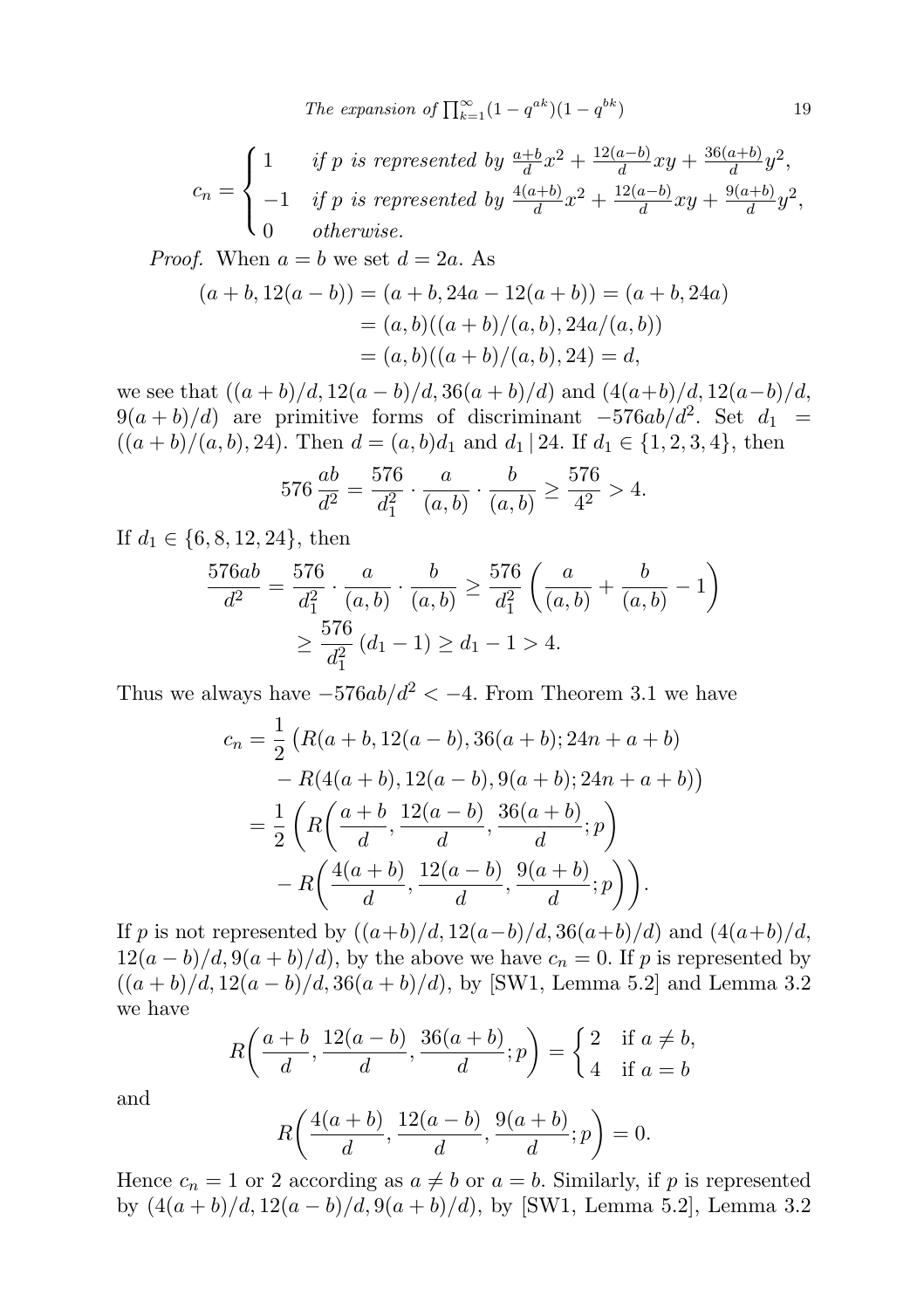and the above we have  $c_n = -1$  or  $-2$  according as  $a \neq b$  or  $a = b$ . This concludes the proof.

For example, let

$$
\prod_{k=1}^{\infty} (1 - q^{2k})(1 - q^{3k}) = 1 + \sum_{n=1}^{\infty} c_n q^n \quad (|q| < 1).
$$

If  $p = 24n + 5$  is a prime, taking  $a = 3$  and  $b = 2$  in Theorem 3.2 we have

$$
c_n = \begin{cases} 1 & \text{if } p \text{ is represented by } 5x^2 + 12xy + 180y^2, \\ -1 & \text{if } p \text{ is represented by } 20x^2 + 12xy + 45y^2, \\ 0 & \text{otherwise.} \end{cases}
$$

Remark 3.2. Let

$$
q\prod_{k=1}^{\infty}(1-q^{12k})^2 = \sum_{n=1}^{\infty}\phi_{12}(n)q^n \quad (|q| < 1).
$$

The value of  $\phi_{12}(n)$  has been given in [SW2, Theorem 4.5(iv)]. It is easily seen that

$$
\prod_{k=1}^{\infty} (1 - q^{ak})^2 = 1 + \sum_{m=1}^{\infty} \phi_{12} (12m + 1) q^{am} \quad (|q| < 1).
$$

For  $a, b, n \in \mathbb{N}$  let

(3.4) 
$$
\phi(a,b;n) = \frac{1}{2} \big( R(a+b, 12(a-b), 36(a+b); 24n+a+b) - R(4(a+b), 12(a-b), 9(a+b); 24n+a+b) \big).
$$

From Corollary 3.1 we know that  $\phi(a, b; n) \in \mathbb{Z}$ . For a rational number m we let

$$
\sigma(m) = \begin{cases} \sum_{d|m} d & \text{if } m \in \mathbb{N}, \\ 0 & \text{otherwise.} \end{cases}
$$

If  ${a_n}$  and  ${b_n}$  are two sequences satisfying

 $a_1 = b_1$  and  $b_n + a_1b_{n-1} + \cdots + a_{n-1}b_1 = na_n$   $(n = 2, 3, \ldots),$ 

we say that  $(a_n, b_n)$  is a *Newton–Euler pair* as in [S]. Now we state the following result.

THEOREM 3.3. Let  $a, b \in \mathbb{N}$ . Then  $(\phi(a, b; n), -a\sigma(n/a) - b\sigma(n/b))$  is a Newton–Euler pair. That is, for  $n \in \mathbb{N}$ ,

$$
a\sigma\left(\frac{n}{a}\right) + b\sigma\left(\frac{n}{b}\right) + \sum_{k=1}^{n-1} \left(a\sigma\left(\frac{k}{a}\right) + b\sigma\left(\frac{k}{b}\right)\right) \phi(a, b; n-k) = -n\phi(a, b; n).
$$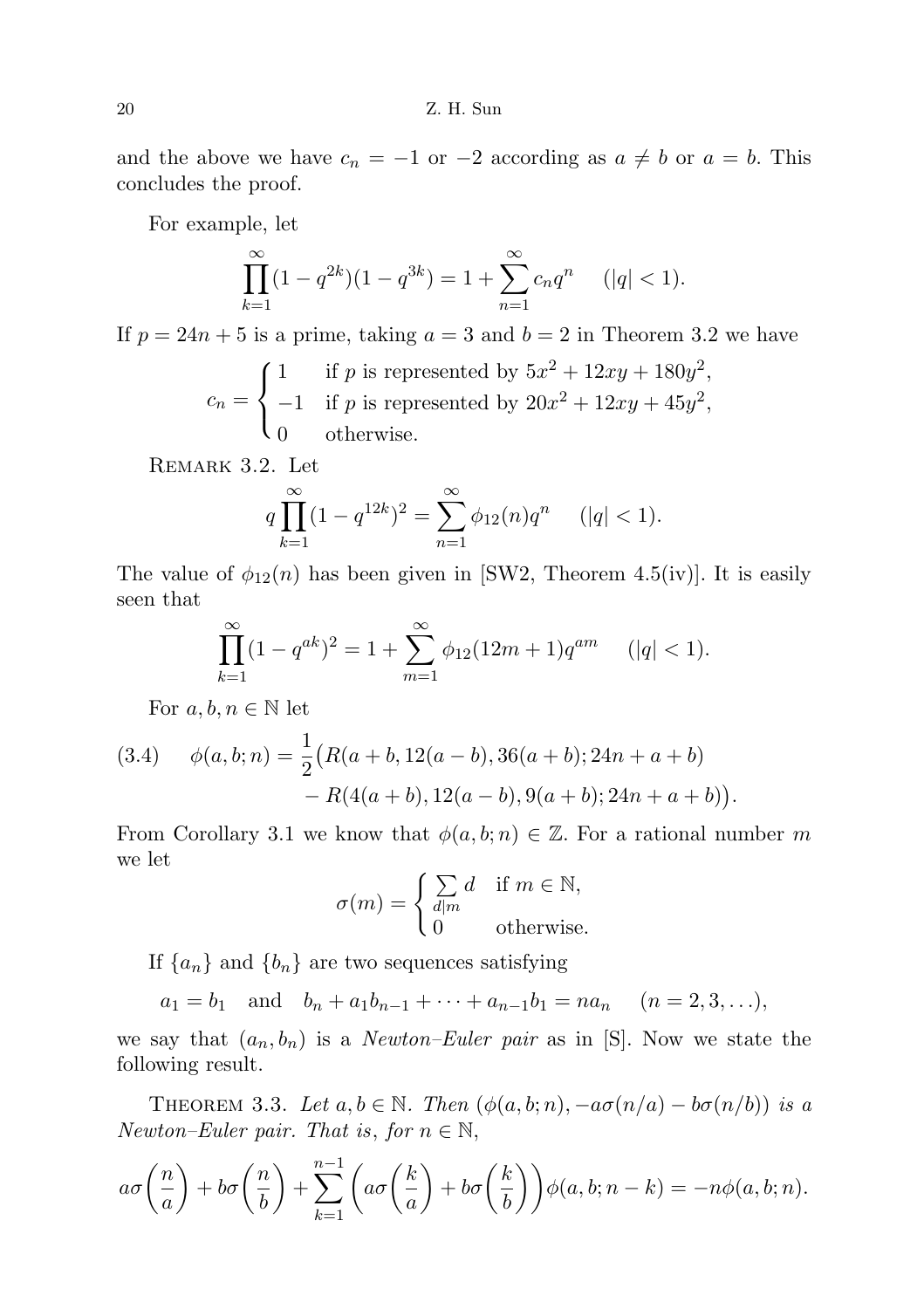The expansion of 
$$
\prod_{k=1}^{\infty} (1 - q^{ak})(1 - q^{bk})
$$
 21

*Proof.* Suppose  $q \in \mathbb{R}$  and  $|q| < 1$ . As

$$
1 - q^n = \prod_{r=0}^{n-1} (1 - e^{2\pi i r/n} q),
$$

applying Theorem 3.1 we have

$$
1 + \sum_{n=1}^{\infty} \phi(a, b; n) q^n = \prod_{k=1}^{\infty} (1 - q^{ak})(1 - q^{bk})
$$
  
= 
$$
\prod_{k=1}^{\infty} \prod_{r=0}^{ak-1} (1 - e^{2\pi i r/(ak)} q) \prod_{s=0}^{bk-1} (1 - e^{2\pi i s/(bk)} q).
$$

Observe that

$$
\sum_{k=1}^{\infty} \left\{ \sum_{r=0}^{ak-1} (e^{2\pi i r/(ak)})^n + \sum_{s=0}^{bk-1} (e^{2\pi i s/(bk)})^n \right\}
$$
  
= 
$$
\sum_{\substack{k \in \mathbb{N} \\ ak|n}} ak + \sum_{\substack{k \in \mathbb{N} \\ bk|n}} bk = a\sigma(n/a) + b\sigma(n/b).
$$

From the above and [S, Example 1, p. 103] we deduce the result.

THEOREM 3.4. Let  $a, b, n \in \mathbb{N}$ . Then  $\sqrt{a}$ 

$$
\phi(a,b;n) =
$$

$$
\sum_{k_1+2k_2+\cdots+nk_n=n}(-1)^{k_1+\cdots+k_n}\frac{(a\sigma(1/a)+b\sigma(1/b))^{k_1}\cdots(a\sigma(n/a)+b\sigma(n/b))^{k_n}}{1^{k_1}\cdot k_1!\cdots n^{k_n}\cdot k_n!}.
$$

Proof. This is immediate from Theorem 3.3 and [S, Theorem 2.2].

REMARK 3.3. For 
$$
a \in \{1, 2, ..., 12\}
$$
 and  $n \in \mathbb{N}$ , by (3.4) we have  
\n $2\phi(a, 24 - a; n) = R(24, 12(2a - 24), 36 \cdot 24; 24n + 24)$   
\n $- R(4 \cdot 24, 12(2a - 24), 9 \cdot 24; 24n + 24)$   
\n $= R(1, a - 12, 36; n + 1) - R(4, a - 12, 9; n + 1).$ 

Hence, for  $n > 1$ ,

$$
2\phi(a, 24 - a; n - 1)
$$
  
= R(1, 12 - a, 36; n) - R(4, 12 - a, 9; n)  
= R\left(1, \frac{1}{2}(1 - (-1)^a), \frac{1}{4}\left(24a - a^2 + \frac{1}{2}(1 - (-1)^a)\right); n\right)  
- R(4, 4 - a, a + 1; n).

Suppose  $\phi(a, 24-a; 0)=1$ . Using [SW2, Theorems 2.2, 7.2 and 8.2] we see that  $\phi(a, 24-a; n-1)$  is a multiplicative function of n for  $a \in \{1, 2, 3, 4, 6, 8, 12\}.$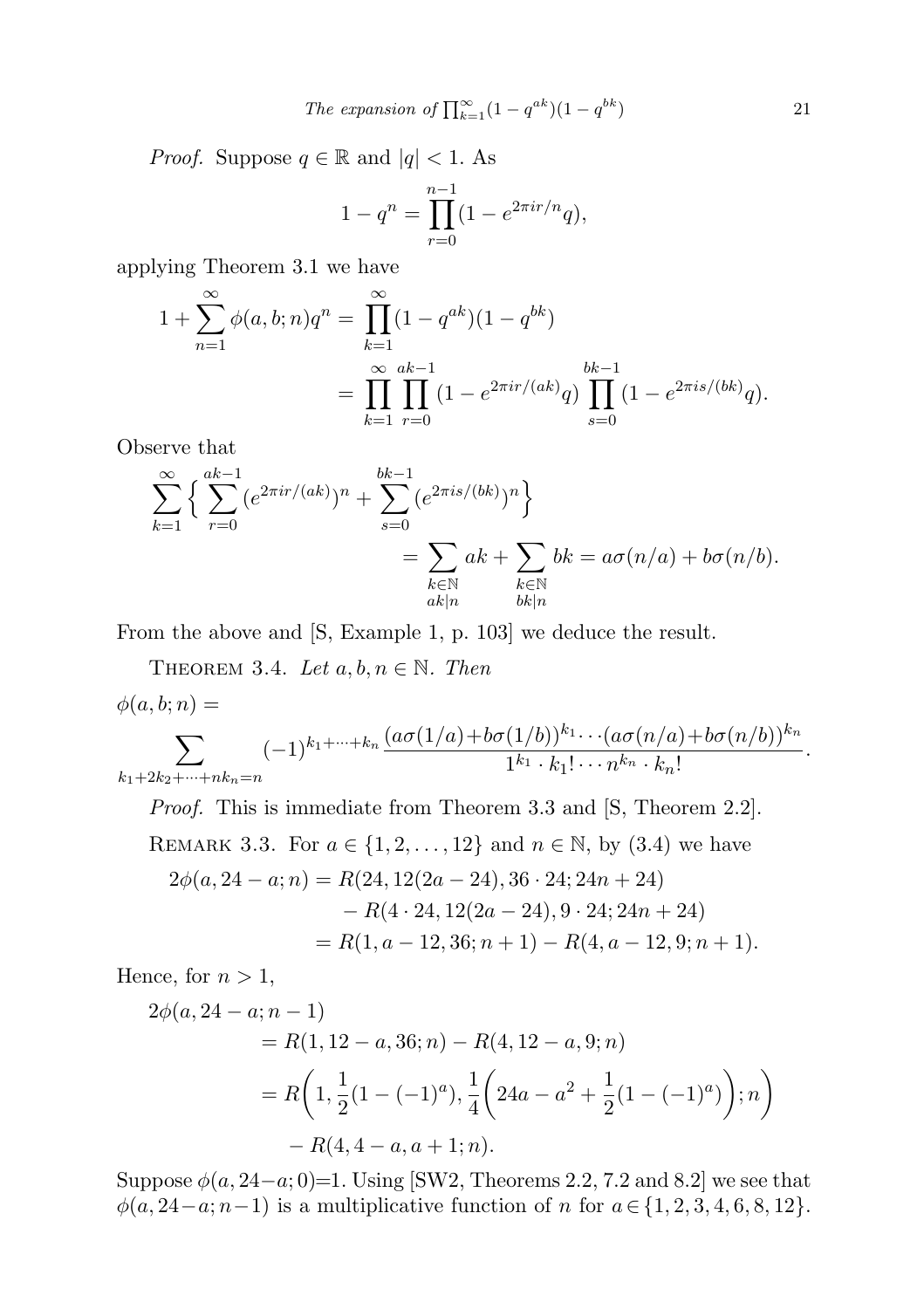The values of  $\phi(a, 24 - a; n - 1)$   $(a \in \{1, 2, 3, 4, 6, 8, 12\})$  have been given in [SW2, Theorems 4.4 and 4.5].

4. Formulas for  $R_{1,1}(1,3;n), R_{1,2}(1,3;n)$  and  $R_{1,5}(1,3;n)$ 

THEOREM 4.1. Let  $a, b, n \in \mathbb{N}$ . Then

$$
2R_{a,b}(1,3;n) = R(a+b, 12a, 36a; 24n + a + b)
$$
  
- R(9(a + b), 36a, 36a; 24n + a + b)  
- R(4(a + b), 24a, 36a; 24n + a + b)  
+ R(36(a + b), 72a, 36a; 24n + a + b).

Proof. From Theorem 2.1 we have

$$
R_{a,b}(1,3;n) = \sum_{\substack{x,y \in \mathbb{Z}, x \equiv 1 \pmod{6} \\ (a+b)x^2+12axy+36ay^2=24n+a+b}} 1.
$$

Now applying Lemma 3.1 we obtain the result.

COROLLARY 4.1. If  $a, b, n \in \mathbb{N}$ ,  $3 \nmid (a + b)$  and  $4 \nmid (a + b)$ , then

$$
R_{a,b}(1,3;n) = \frac{1}{2}R(a+b,6(a-b),9(a+b);24n+a+b).
$$

Proof. From Theorem 4.1 we have

$$
2R_{a,b}(1,3;n) = R(a+b,12a,36a;24n+a+b).
$$

Note that

$$
(a+b, 12a, 36a) \sim (a+b, -3 \cdot 2(a+b) + 12a, 9(a+b) - 3 \cdot 12a + 36a)
$$
  
 
$$
\sim (a+b, 6(a-b), 9(a+b)).
$$

By the above and (1.3) we obtain the result.

LEMMA 4.1 ([SW1, Lemma 4.1]). Let d be a discriminant and  $n \in \mathbb{N}$ . Then

$$
\sum_{m|n} \left(\frac{d}{m}\right)
$$
\n
$$
= \begin{cases}\n\prod_{\left(\frac{d}{p}\right)=1} (1 + \text{ord}_p n) & \text{if } 2 \mid \text{ord}_q n \text{ for every prime } q \text{ with } \left(\frac{d}{q}\right) = -1, \\
0 & \text{otherwise,} \n\end{cases}
$$

where in the product p runs over all distinct primes such that  $p | n$  and  $\left(\frac{d}{n}\right)$  $\frac{d}{p}$ ) = 1.

THEOREM 4.2. Let 
$$
n \in \mathbb{N}
$$
. Then  
\n
$$
\left| \left\{ \langle x, y \rangle \in \mathbb{Z}^2 : n = \frac{3x^2 - x}{2} + \frac{3y^2 - y}{2} \right\} \right| = \sum_{k \mid 12n + 1} (-1)^{(k-1)/2}
$$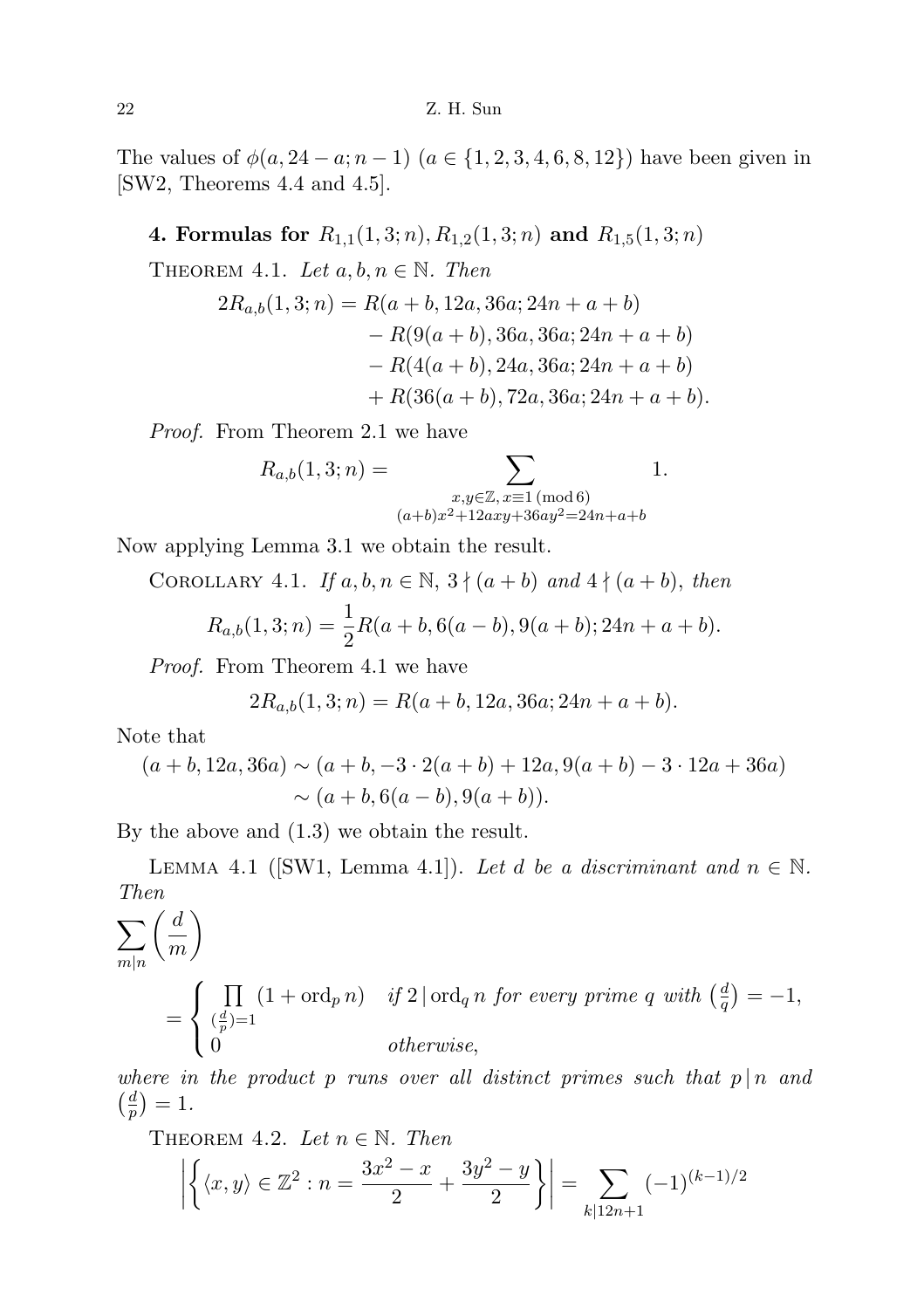$$
= \begin{cases} \prod_{p\equiv 1 \pmod 4} (1+\text{ord}_p(12n+1)) \\ \text{if } 2 \mid \text{ord}_q(12n+1) \text{ for every prime } q \equiv 3 \pmod 4, \\ 0 \quad \text{otherwise,} \end{cases}
$$

where p runs over all primes satisfying  $p \equiv 1 \pmod{4}$  and  $p \mid (12n + 1)$ .

*Proof.* By Corollary 4.1 we have  $R_{1,1}(1,3;n) = \frac{1}{2}R(2,0,18;24n+2) =$  $\frac{1}{2}R(1,0,9;12n+1)$ . Since  $H(-36) = \{[1,0,9], [2,2,5]\}$  and  $f(-36) = 3$ , by [SW1, Theorem 9.3] and Lemma 4.1, we have

$$
R(1,0,9;12n + 1)
$$
  
= 
$$
\begin{cases} (1 + (\frac{12n+1}{3})) \prod_{(\frac{-4}{p})=1} (1 + \text{ord}_p(12n + 1)) \\ \text{if } 2 | \text{ord}_q(12n + 1) \text{ for every prime } q \text{ with } (\frac{-4}{q}) = -1, \\ 0 \quad \text{otherwise} \end{cases}
$$
  
= 
$$
2 \sum_{k | (12n+1)} (\frac{-4}{k}),
$$

where p runs over all primes satisfying  $p \equiv 1 \pmod{4}$  and  $p \mid (12n + 1)$ . Thus the result follows.

THEOREM 4.3. Let  $n \in \mathbb{N}$  and  $8n + 1 = 3^{\alpha} n_0 (3 \nmid n_0)$ . Then

$$
\left| \left\{ \langle x, y \rangle \in \mathbb{Z}^2 : n = \frac{3x^2 - x}{2} + 3y^2 - y \right\} \right| = \sum_{k|n_0} \left( \frac{-2}{k} \right)
$$

$$
= \begin{cases} \prod_{p \equiv 1,3 \pmod{8}} (1 + \text{ord}_p n_0) \\ \text{if } 2 | \text{ord}_q n_0 \text{ for every prime } q \equiv 5,7 \pmod{8}, \\ 0 \quad \text{otherwise}, \end{cases}
$$

where p runs over all primes satisfying  $p \equiv 1, 3 \pmod{8}$  and  $p | n_0$ .

*Proof.* As  $(1,4,12) \sim (1,0,8)$  and  $(3,4,4) \sim (3,-2,3)$ , by Theorem 4.1 we have

$$
2R_{1,2}(1,3;n)
$$
  
= R(3, 12, 36; 24n + 3) – R(27, 36, 36; 24n + 3)  
= R(1, 4, 12; 8n + 1) – R(9, 12, 12; 8n + 1)  
= 
$$
\begin{cases} R(1,4, 12; 8n + 1) = R(1,0,8; 8n + 1) & \text{if } n \equiv 0,2 \pmod{3}, \\ R(1,4, 12; 8n + 1) - R(3,4,4; (8n + 1)/3) \\ = R(1,0,8; 8n + 1) - R(3,2,3; (8n + 1)/3) & \text{if } n \equiv 1 \pmod{3}. \end{cases}
$$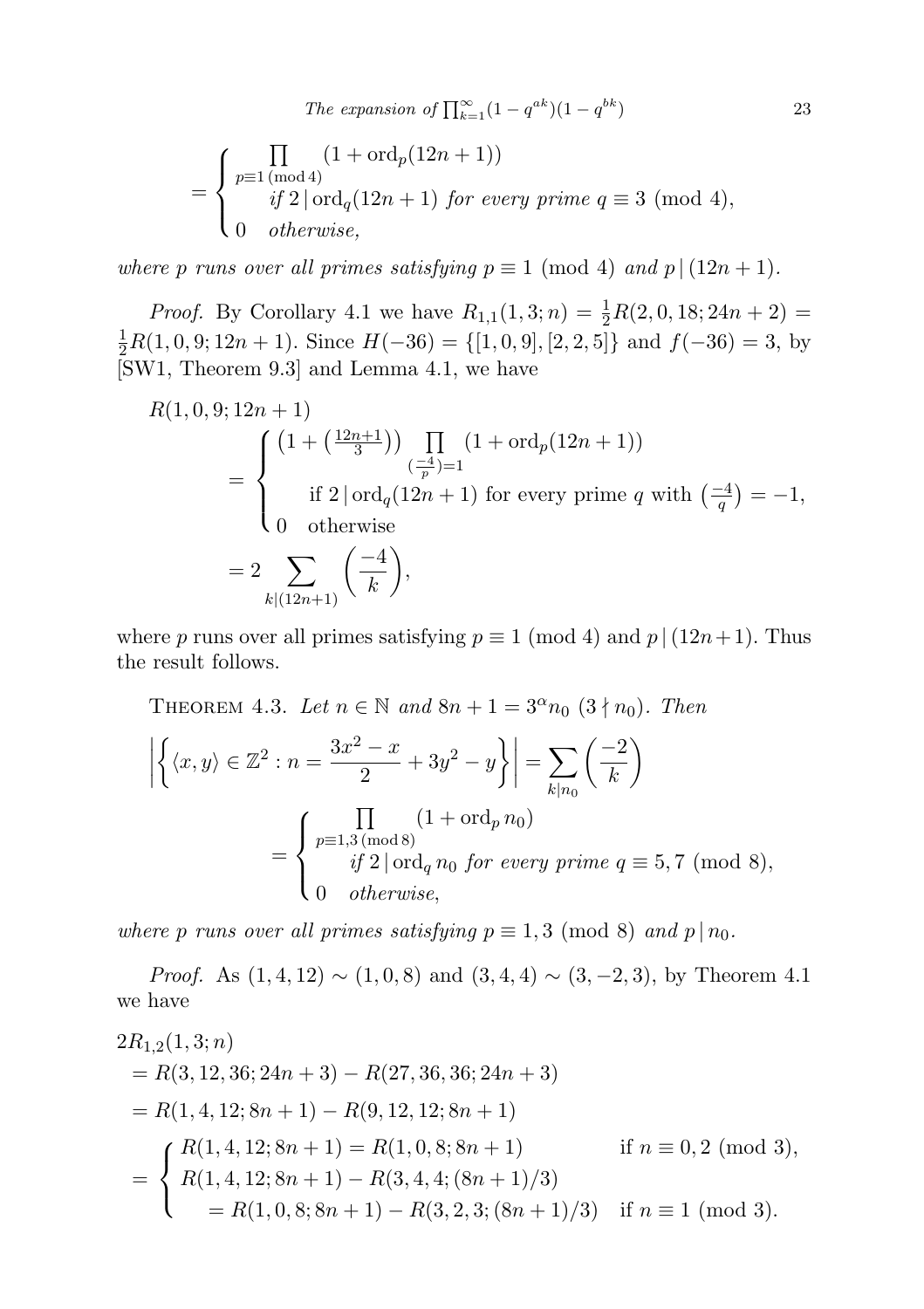As  $H(-32) = \{[1, 0, 8], [3, 2, 3]\}$  and  $f(-32) = 2$ , by [SW1, Theorem 9.3] and Lemma 4.1, we see that for any odd positive integer  $m$ ,

$$
R(1,0,8;m) = \begin{cases} \left(1 + \left(\frac{-1}{m}\right)\right) \prod_{\left(\frac{-8}{p}\right)=1} (1 + \text{ord}_p m) \\ \text{if } 2 \mid \text{ord}_q m \text{ for every prime } q \text{ with } \left(\frac{-8}{q}\right) = -1, \\ 0 \quad \text{otherwise} \\ = \left(1 + (-1)^{(m-1)/2}\right) \sum_{k|m} \left(\frac{-8}{k}\right) \end{cases}
$$

and

$$
R(3,2,3;m) = \begin{cases} (1 - \left(\frac{-1}{m}\right)) \prod_{\left(\frac{-8}{p}\right)=1} (1 + \text{ord}_p m) \\ \text{if } 2 | \text{ ord}_q m \text{ for every prime } q \text{ with } \left(\frac{-8}{q}\right) = -1, \\ 0 \quad \text{otherwise} \\ = (1 - (-1)^{(m-1)/2}) \sum_{k|m} \left(\frac{-8}{k}\right), \end{cases}
$$

where p runs over all primes satisfying  $\left(\frac{-8}{p}\right) = 1$  (i.e.,  $p \equiv 1, 3 \pmod{8}$ ) and  $p \mid m$ .

If  $n \equiv 0, 2 \pmod{3}$ , then  $3 \nmid (8n + 1)$  and  $n_0 = 8n + 1$ . By the above,

$$
2R_{1,2}(1,3;n) = R(1,0,8;8n+1) = 2\sum_{k|8n+1} \left(\frac{-8}{k}\right) = 2\sum_{k|8n+1} \left(\frac{-2}{k}\right).
$$

So the result is true. Now assume  $n \equiv 1 \pmod{3}$ . From the above,

$$
R_{1,2}(1,3;n) = (R(1,0,8;8n+1) - R(3,2,3;(8n+1)/3))/2
$$
  
= 
$$
\sum_{k|8n+1} \left(\frac{-8}{k}\right) - \sum_{k|\frac{8n+1}{3}} \left(\frac{-8}{k}\right) = \sum_{k|8n+1, k\frac{8n+1}{3}} \left(\frac{-8}{k}\right)
$$
  
= 
$$
\sum_{k|n_0} \left(\frac{-8}{3^{\alpha}k}\right) = \sum_{k|n_0} \left(\frac{-8}{k}\right).
$$

In view of Lemma 4.1 the theorem is proved.

THEOREM 4.4. Let  $n \in \mathbb{N}$  and  $4n + 1 = 5^{\alpha} n_0 = 3^{\beta} n_1$  with  $5 \nmid n_0$  and  $3 \nmid n_1$ . Then

$$
\left| \left\{ \langle x, y \rangle \in \mathbb{Z}^2 : n = \frac{3x^2 - x}{2} + 5 \frac{3y^2 - y}{2} \right\} \right| = \frac{1 + \left(\frac{n_0}{5}\right)}{2} \sum_{k|n_1} \left( \frac{-5}{k} \right)
$$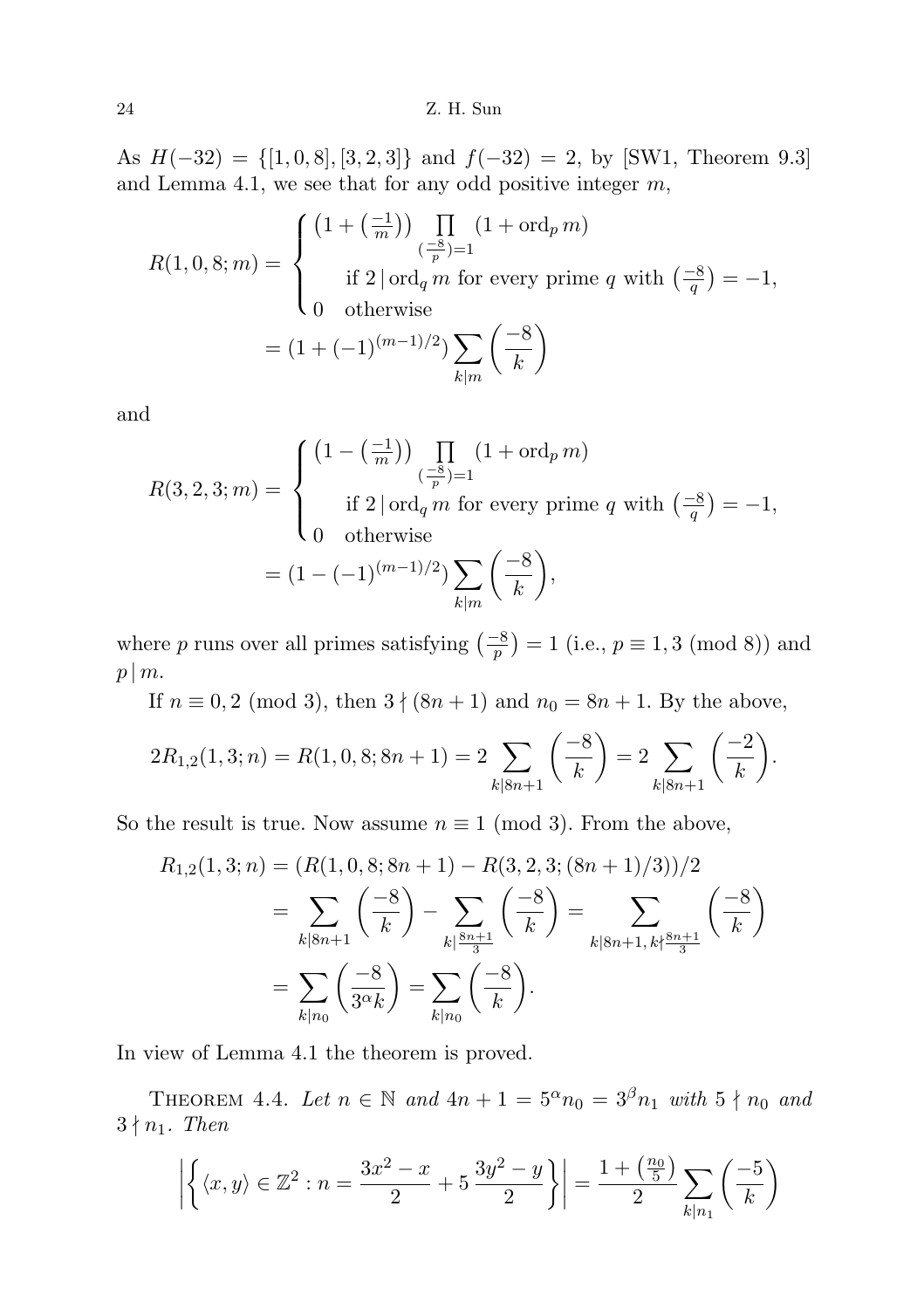$$
= \begin{cases} \prod_{p\equiv 1,3,7,9 \,(\text{mod } 20)} (1 + \text{ord}_p \, n_1) \\ \quad \text{if } n_0 \equiv \pm 1 \pmod{5} \, \text{ and } 2 \, | \, \text{ord}_q \, n_1 \, \text{ for} \\ \quad \text{every prime } q \equiv 11,13,17,19 \, (\text{mod } 20), \\ 0 \quad \text{otherwise}, \end{cases}
$$

where p runs over all primes satisfying  $p \equiv 1, 3, 7, 9 \pmod{20}$  and  $p | n_1$ .

*Proof.* As  $(1, 2, 6) \sim (1, 0, 5)$  and  $(3, 2, 2) \sim (2, -2, 3)$ , by Theorem 4.1 we have

$$
2R_{1,5}(1,3;n)
$$
  
= R(6, 12, 36; 24n + 6) - R(54, 36, 36; 24n + 6)  
= R(1, 2, 6; 4n + 1) - R(9, 6, 6; 4n + 1)  
= 
$$
\begin{cases} R(1,2,6; 4n + 1) = R(1,0,5; 4n + 1) & \text{if } n \equiv 0,1 \pmod{3}, \\ R(1,2,6; 4n + 1) - R(3,2,2; (4n + 1)/3) & \text{if } n \equiv 2 \pmod{3}. \end{cases}
$$

As  $H(-20) = \{[1, 0, 5], [2, 2, 3]\}$  and  $f(-20) = 1$ , by [SW1, Theorem 9.3] and Lemma 4.1, we see that

$$
R(1,0,5;4n+1)
$$
  
= 
$$
\begin{cases} (1 + \binom{n_0}{5}) \prod_{\substack{(-20) = 1 \ i \neq 2}} (1 + \text{ord}_p(4n+1)) \\ \text{if } 2 | \text{ord}_q(4n+1) \text{ for every prime } q \text{ with } \left(\frac{-20}{q}\right) = -1, \\ 0 \quad \text{otherwise} \end{cases}
$$
  
= 
$$
\left(1 + \left(\frac{n_0}{5}\right)\right) \sum_{k \mid 4n+1} \left(\frac{-20}{k}\right),
$$

where p runs over all primes satisfying  $\left(\frac{-20}{p}\right) = 1$  (that is,  $p \equiv 1, 3, 7, 9$ ) (mod 20)) and  $p|(4n + 1)$ .

If  $n \equiv 0, 1 \pmod{3}$ , then  $3 \nmid (4n + 1)$  and  $n_1 = 4n + 1$ . By the above we have

$$
2R_{1,5}(1,3;n) = R(1,0,5;4n+1) = \left(1 + \left(\frac{n_0}{5}\right)\right) \sum_{k \mid 4n+1} \left(\frac{-5}{k}\right).
$$

So the result is true. Now assume  $n \equiv 2 \pmod{3}$ . From [SW1, Theorem 9.3] and Lemma 4.1 we see that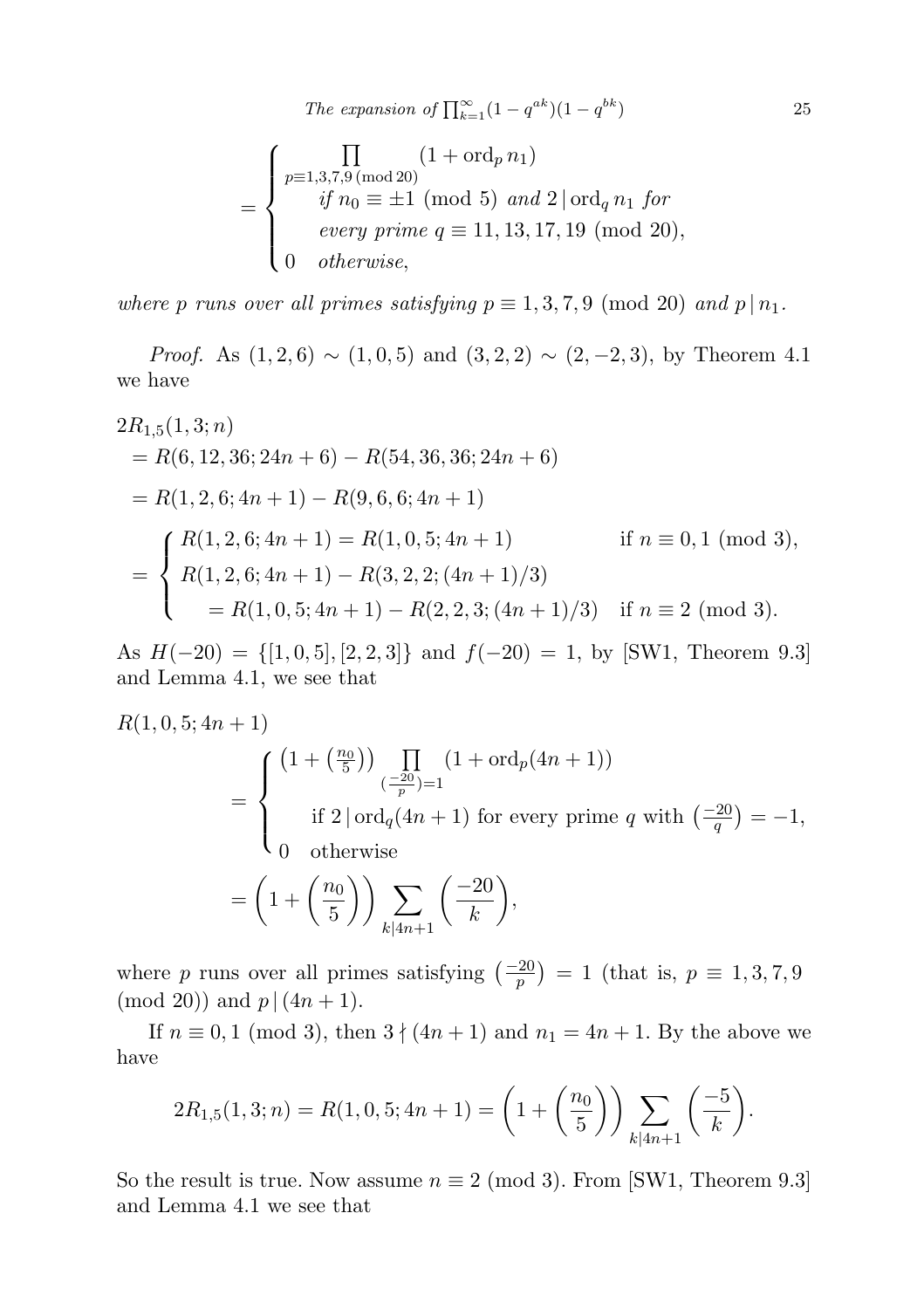26 Z. H. Sun

$$
R(2, 2, 3; (4n + 1)/3)
$$
  
= 
$$
\begin{cases} (1 - \left(\frac{n_0/3}{5}\right)) \prod_{\substack{(-20)\\ \text{if } 2 \mid \text{ord}_q \frac{4n+1}{3} \text{ for every prime } q}} \left(1 + \text{ord}_p \frac{4n+1}{3}\right) \\ \text{if } 2 \mid \text{ord}_q \frac{4n+1}{3} \text{ for every prime } q \text{ with } \left(\frac{-20}{q}\right) = -1, \\ 0 \quad \text{otherwise} \end{cases}
$$
  
= 
$$
\left(1 + \left(\frac{n_0}{5}\right)\right) \sum_{k \mid \frac{4n+1}{3}} \left(\frac{-20}{k}\right),
$$

where p runs over all primes satisfying  $\left(\frac{-20}{p}\right) = 1$  and  $p \mid \frac{4n+1}{3}$  $\frac{l+1}{3}$ . Thus

$$
R_{1,5}(1,3;n) = (R(1,0,5;4n+1) - R(2,2,3;(4n+1)/3))/2
$$
  
=  $\frac{1 + (\frac{n_0}{5})}{2} \left( \sum_{k|4n+1} {\frac{-20}{k}} \right) - \sum_{k|\frac{4n+1}{3}} {\frac{-20}{k}} \right)$   
=  $\frac{1 + (\frac{n_0}{5})}{2} \sum_{k|n_1} {\frac{-20}{3^{\beta}k}} = \frac{1 + (\frac{n_0}{5})}{2} \sum_{k|n_1} {\frac{-20}{k}}.$ 

This together with Lemma 4.1 completes the proof.

**5.** Formulas for  $f_{a,b}(1, 5; n + \frac{a+b}{5})$  $\frac{+b}{5}\big) + f_{a,b}(3,5;n) \,$  when  $\, 5 \, | \, (a+b) \,$ 

LEMMA 5.1. Let  $n \in \mathbb{N}$  and  $a, b, c \in \mathbb{Z}$  with  $a, c > 0$  and  $b^2 - 4ac < 0$ . Then

$$
2 \sum_{\substack{x,y \in \mathbb{Z}, x \equiv 1,3 \pmod{10} \\ ax^2 + bxy + cy^2 = n}} 1
$$
  
=  $R(a, b, c; n) - R(4a, 2b, c; n) - R(25a, 5b, c; n) + R(100a, 10b, c; n).$ 

Proof. Clearly

$$
2 \sum_{\substack{x,y \in \mathbb{Z}, x \equiv 1,3 \pmod{10} \\ ax^2 + bxy + cy^2 = n}} 1
$$
\n
$$
= \sum_{\substack{x,y \in \mathbb{Z}, x \equiv \pm 1, \pm 3 \pmod{10} \\ ax^2 + bxy + cy^2 = n}} 1 = \sum_{\substack{x,y \in \mathbb{Z}, 2 \nmid x \\ ax^2 + bxy + cy^2 = n}} 1 - \sum_{\substack{x,y \in \mathbb{Z}, 2 \mid x \\ ax^2 + bxy + cy^2 = n}} 1 - \sum_{\substack{x,y \in \mathbb{Z}, 2 \mid x \\ ax^2 + bxy + cy^2 = n}} 1 - \sum_{\substack{x,y \in \mathbb{Z}, 2 \nmid x \\ ax^2 + bxy + cy^2 = n}} 1 - \sum_{\substack{x,y \in \mathbb{Z}, 2 \nmid x \\ ax^2 + bxy + cy^2 = n}} 1
$$
\n
$$
= R(a, b, c; n) - R(4a, 2b, c; n) - (R(25a, 5b, c; n) - R(100a, 10b, c; n)).
$$

This proves the lemma.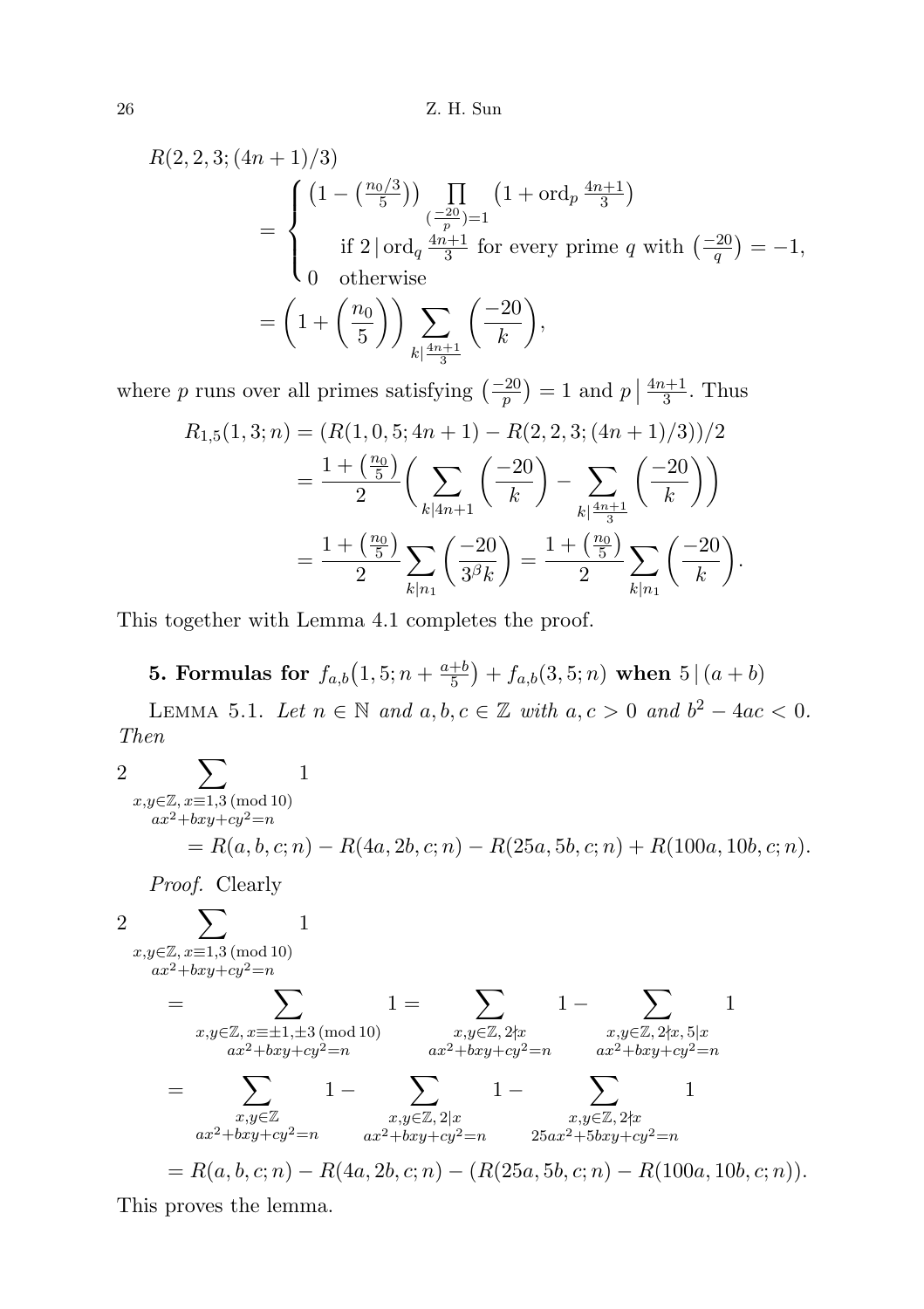The expansion of 
$$
\prod_{k=1}^{\infty} (1 - q^{ak})(1 - q^{bk})
$$
 27

THEOREM 5.1. Let  $a, b, n \in \mathbb{N}$  with  $5 | (a + b)$ . Then

$$
f_{a,b}(1,5; n + (a + b)/5) + f_{a,b}(3,5; n)
$$
  
= 
$$
\frac{1}{2} \left( R((a + b)/5, 8a, 80a; 8n + 9(a + b)/5) - R(16a + (a + b)/5, 72a, 80a; 8n + 9(a + b)/5) \right).
$$

*Proof.* Set  $n' = 40n + 9(a + b)$ . From Theorem 2.1 and Lemma 5.1 we see that

$$
f_{a,b}(1,5; n + (a + b)/5) + f_{a,b}(3,5; n)
$$
  
= 
$$
\sum_{x,y \in \mathbb{Z}, x \equiv 1,3 \pmod{10}} 1 - \sum_{x,y \in \mathbb{Z}, x \equiv 1,3 \pmod{10}} 1
$$
  

$$
(a+b)x^2 + 40axy + 400ay^2 = n' \qquad (81a+b)x^2 - 360axy + 400ay^2 = n'
$$
  
= 
$$
\frac{1}{2} (R(a + b, 40a, 400a; n') - R(4(a + b), 80a, 400a; n')
$$
  

$$
- R(25(a + b), 200a, 400a; n') + R(100(a + b), 400a, 400a; n'))
$$
  

$$
- \frac{1}{2} (R(81a + b, -360a, 400a; n') - R(4(81a + b), -720a, 400a; n')
$$
  

$$
- R(25(81a + b), -1800a, 400a; n') + R(100(81a + b), -3600a, 400a; n'))
$$
  
For  $a', b', c', k \in \mathbb{Z}$  we have  $(a', b', c') \sim (a' + kb' + k^2c', b' + 2kc', c')$ . Thus  

$$
(4(81a + b), -720a, 400a) \sim (4(a + b), 80a, 400a),
$$
  

$$
(25(81a + b), -1800a, 400a) \sim (25(a + b), -200a, 400a),
$$

Hence applying (1.3) we have

$$
R(4(81a+b), -720a, 400a; n') = R(4(a+b), 80a, 400a; n'),
$$
  
\n
$$
R(25(81a+b), -1800a, 400a; n') = R(25(a+b), 200a, 400a; n'),
$$
  
\n
$$
R(100(81a+b), -3600a, 400a; n') = R(100(a+b), 400a, 400a; n').
$$

 $(100(81a + b), -3600a, 400a) \sim (100(a + b), -400a, 400a).$ 

Combining the above, we obtain

$$
f_{a,b}(1,5; n + (a+b)/5) + f_{a,b}(3,5; n)
$$
  
=  $\frac{1}{2} \left( R(a+b,40a,400a; n') - R(81a+b,-360a,400a; n') \right).$ 

This yields the result.

THEOREM 5.2. Let  $a, c, n \in \mathbb{N}$  with  $a < 5c, (a, 5c) \nmid n$  and  $(a, 5c) \nmid n$  $(n + c)$ . Then

$$
R(c, 8a, 80a; 8n + 9c) = R(16a + c, 72a, 80a; 8n + 9c).
$$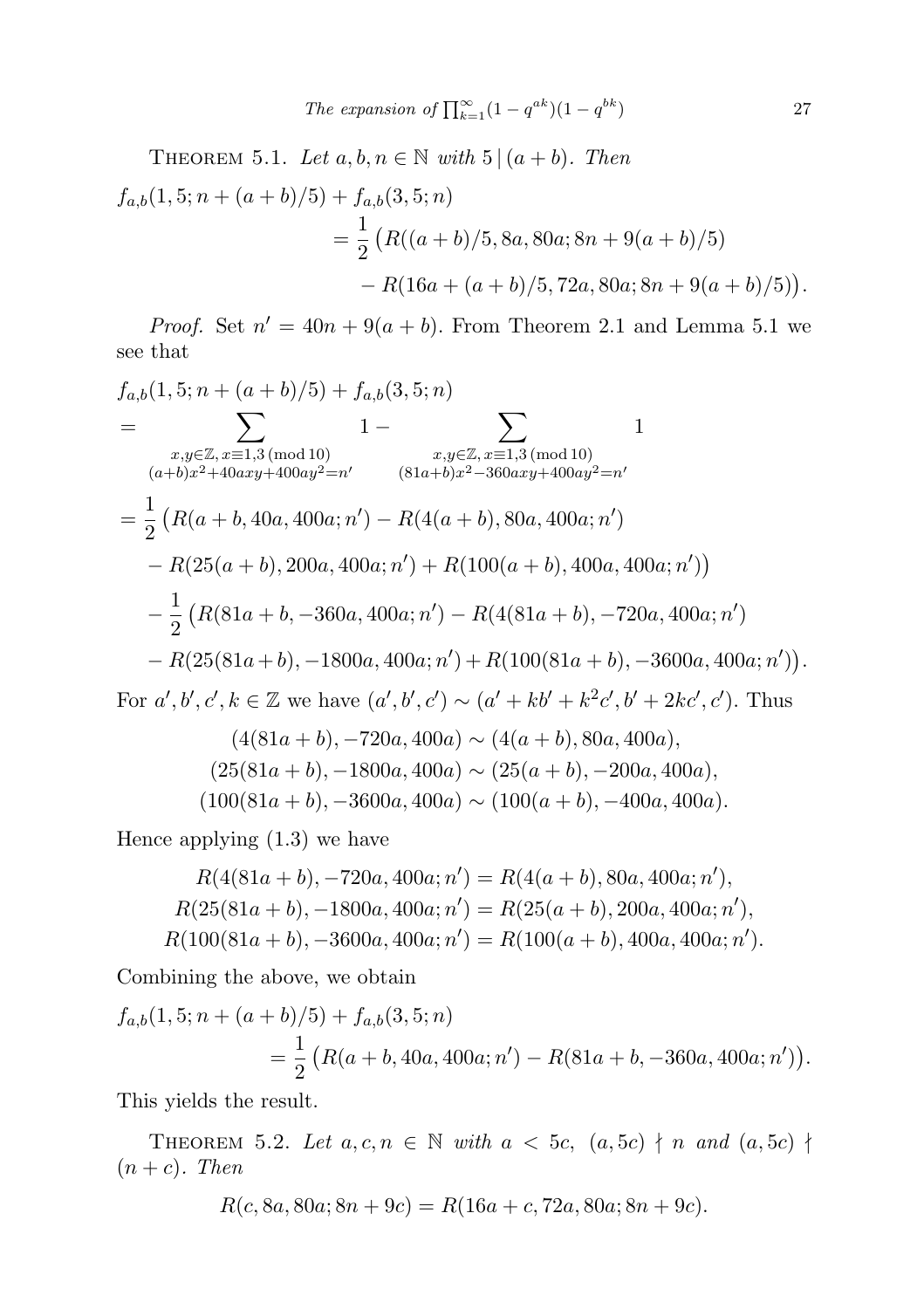## 28 Z. H. Sun

*Proof.* Set  $b = 5c - a$ . Then  $b \in \mathbb{N}$  and  $(a, b) = (a, 5c - a) = (a, 5c)$ . Thus  $(a, b) \nmid n$  and  $(a, b) \nmid (n + c)$ . Hence  $f_{a,b}(1, 5; n + c) = f_{a,b}(3, 5; n) = 0$  by (2.1) and Definition 2.2. Now Theorem 5.1 yields the result.

COROLLARY 5.1. Let  $k, m, n \in \mathbb{N}$  with  $m < 20k$  and  $2 \nmid n$ . Then

 $R(k, 2m, 20m; n+9k) = R(k+4m, 18m, 20m; n+9k).$ 

*Proof.* Putting  $a = 2m$  and  $c = 8k$  in Theorem 5.2, we see that  $R(8k, 16m, 160m; 8n + 72k) = R(32m + 8k, 144m, 160m; 8n + 72k)$ . This yields the result.

REMARK 5.1. Let  $m \in \{1, 2, ..., 19\}, n \in \mathbb{N}, n \ge 10$  and  $2 | n$ . Putting  $k = 1$  in Corollary 5.1 we have  $R(1, 2m, 20m; n) = R(1 + 4m, 18m, 20m; n)$ . As  $(1, 2m, 20m) \sim (1, 0, m(20 - m))$  and  $(1 + 4m, 18m, 20m) \sim (1 + 4m,$  $2m-4, 4) \sim (4, 4-2m, 4m+1)$  we see that

(5.1) 
$$
R(1,0,m(20-m);n) = R(4,4-2m,4m+1;n).
$$

For  $m \leq 10$ , (5.1) has been given in [SW2, Corollary 2.3].

THEOREM 5.3. Let  $k, m, n \in \mathbb{N}$  with  $k < 2m$ . Then

$$
f_{2k,4m-2k}(1,4;n+m) + f_{2k,4m-2k}(3,4;n)
$$
  
=  $\frac{1}{2}$  (R(m,16k,128k;8n+9m) - R(m+24k,112k,128k;8n+9m)).

Proof. From Theorem 2.1 we see that

$$
f_{2k,4m-2k}(1,4;n+m) + f_{2k,4m-2k}(3,4;n)
$$
  
= 
$$
\sum_{\substack{x,y \in \mathbb{Z}, x \equiv 1,3 \pmod{8} \\ 4mx^2 + 64kxy + 512ky^2 = 32n + 36m}} 1 - \sum_{\substack{x,y \in \mathbb{Z}, x \equiv 1,3 \pmod{8} \\ (96k+4m)x^2 - 448kxy + 512ky^2 = 32n + 36m}} 1
$$
  
= 
$$
\frac{1}{2} \Big( \sum_{\substack{x,y \in \mathbb{Z}, 2 \nmid x \\ mx^2 + 16kxy + 128ky^2 = 8n + 9m}} 1 - \sum_{\substack{x,y \in \mathbb{Z}, 2 \nmid x \\ (24k+m)x^2 - 112kxy + 128ky^2 = 8n + 9m}} 1 \Big)
$$
  
= 
$$
\frac{1}{2} \left( R(m,16k,128k;8n+9m) - R(4m,32k,128k;8n+9m) - R(24k+m, -112k,128k;8n+9m) + R(96k+4m, -224k,128k;8n+9m) \right).
$$

As  $(96k + 4m, -224k, 128k)$  ∼  $(128k, 224k, 96k + 4m)$  ∼  $(128k, -32k, 4m)$  ∼  $(4m, 32k, 128k)$ , we have

$$
R(96k + 4m, -224k, 128k; 8n + 9m) = R(4m, 32k, 128k; 8n + 9m).
$$

Thus the result follows.